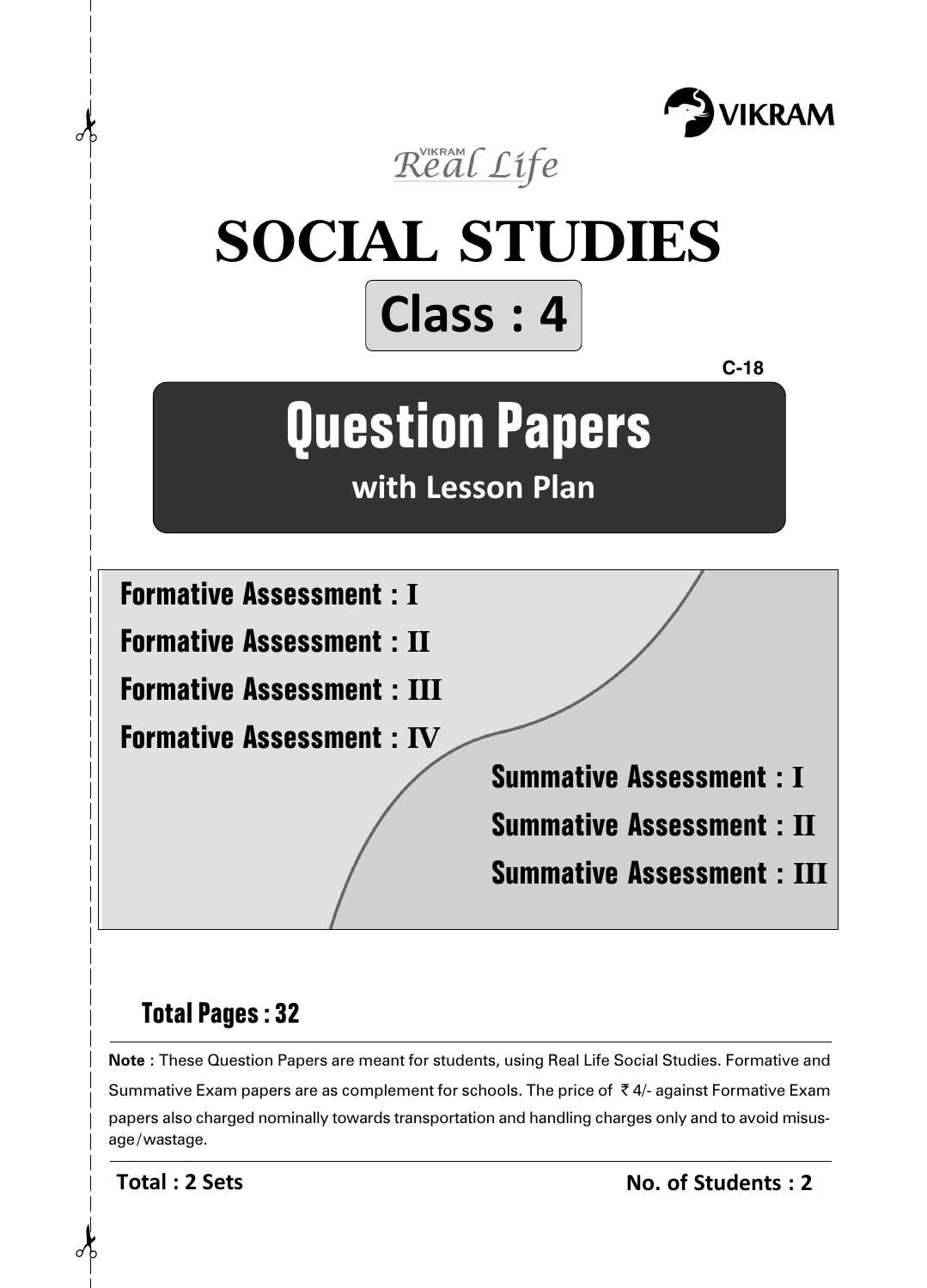| <b>LESSON PLAN</b><br><b>CLASS: 4</b> |                                 |                                 |  |  |  |  |  |
|---------------------------------------|---------------------------------|---------------------------------|--|--|--|--|--|
|                                       |                                 | <b>Real Life Social Studies</b> |  |  |  |  |  |
|                                       | <b>Months</b>                   | <b>Lessons</b>                  |  |  |  |  |  |
| $FA - I$                              | $June - July$                   | Lessons: 1 - 3                  |  |  |  |  |  |
| $FA - II$                             | August                          | Lesson: $4 - 7$                 |  |  |  |  |  |
| $SA - I$                              | September                       | Lessons: $1 - 8$                |  |  |  |  |  |
|                                       | $FA - III$   October – November | Lesson: 9 - 13                  |  |  |  |  |  |
| $SA - II$                             | December                        | Lessons: 1 - 16                 |  |  |  |  |  |
|                                       | $FA - IV$   January – February  | Lesson: 17 - 22                 |  |  |  |  |  |
|                                       | March                           | Revision                        |  |  |  |  |  |
| $SA - III$                            | April                           | Lessons: $1 - 26$               |  |  |  |  |  |
|                                       |                                 |                                 |  |  |  |  |  |
|                                       |                                 |                                 |  |  |  |  |  |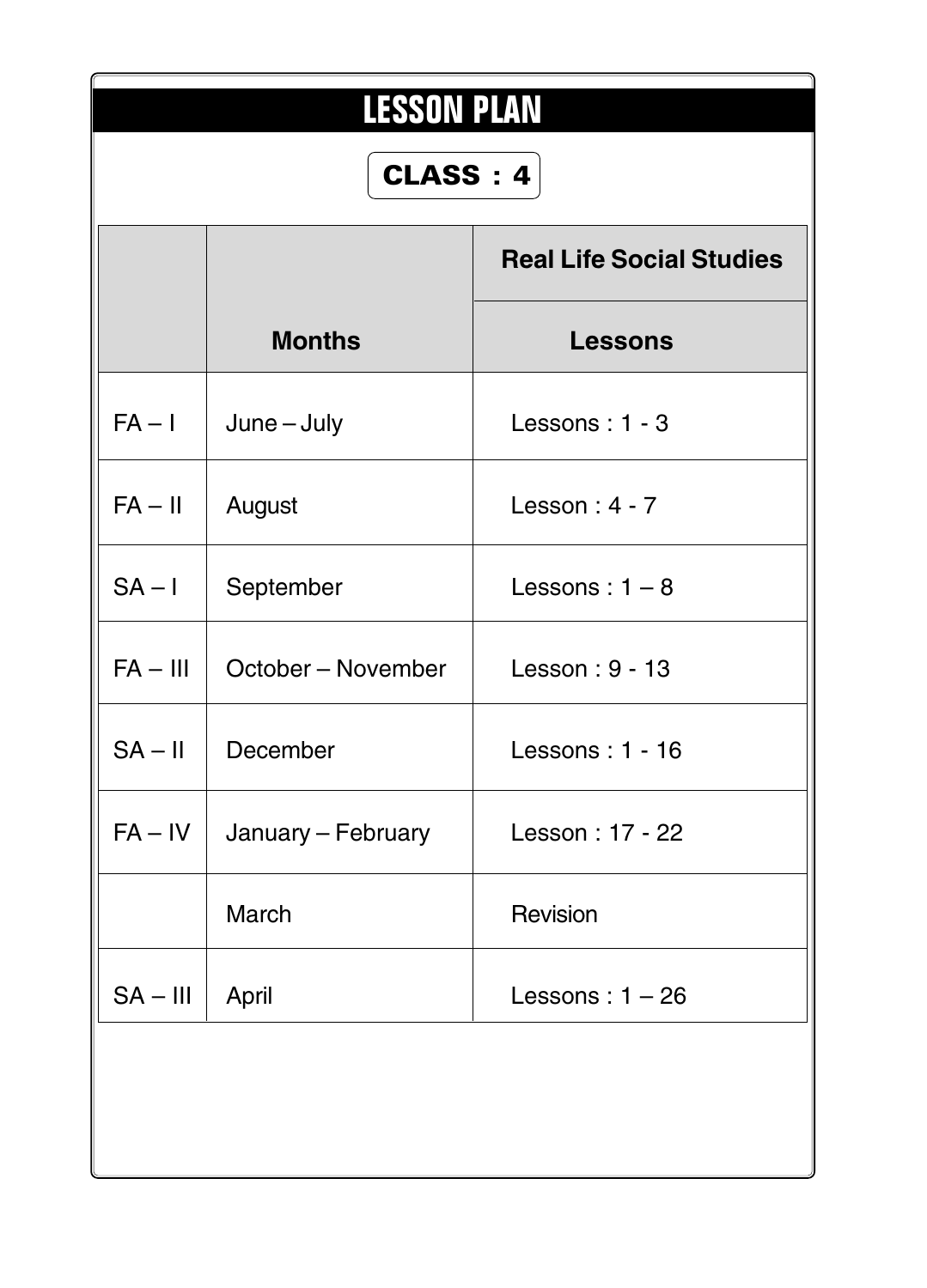| <b>Real Life</b><br><b>Social Studies</b><br><b>Text Book</b> | $C-18$<br><b>FORMATIVE ASSESSMENT - I</b>               |               |                                    |                     |
|---------------------------------------------------------------|---------------------------------------------------------|---------------|------------------------------------|---------------------|
| Syllabus:<br>(1 to 3 Lessons)                                 | Class - 4 : Vikram Real Life Social Studies             |               |                                    | 25                  |
| (Pg. No.s: $5 - 20$ )<br><b>Name:</b>                         | Time: 1 Hour]                                           | <b>Class:</b> | [Max. Marks: 25<br><b>Section:</b> | <b>Roll No.</b>     |
|                                                               | I. Answer the following questions.                      |               |                                    | $(5 \times 2 = 10)$ |
|                                                               |                                                         |               |                                    |                     |
|                                                               | 1. What are the three parallel ranges in the Himalayas? |               |                                    |                     |
| Ans.                                                          |                                                         |               |                                    |                     |
|                                                               |                                                         |               |                                    |                     |
|                                                               | 2. What is the location of India?                       |               |                                    |                     |
| Ans.                                                          |                                                         |               |                                    |                     |
|                                                               |                                                         |               |                                    |                     |
|                                                               | 3. Who were the first to conquer Mount Everest?         |               |                                    |                     |
| Ans.                                                          |                                                         |               |                                    |                     |
|                                                               |                                                         |               |                                    |                     |
|                                                               | 4. What is the Ganga action plain.                      |               |                                    |                     |
| Ans.                                                          |                                                         |               |                                    |                     |
|                                                               |                                                         |               |                                    |                     |
|                                                               | 5. Where do the northern plains lie?                    |               |                                    |                     |
|                                                               |                                                         |               |                                    |                     |
|                                                               |                                                         |               |                                    |                     |
| II. Fill in the blanks.                                       |                                                         |               |                                    | $(5 \times 1 = 5)$  |
|                                                               | 1. The Ganga is called the ____________ in Bangladesh.  |               |                                    |                     |
|                                                               | 2. India is in the _____________ hemisphere.            |               |                                    |                     |
|                                                               | 3. The Greater Himalayas are known as ___________.      |               |                                    |                     |
|                                                               | 4. _______________ is the highest peak in the world.    |               |                                    |                     |
|                                                               | 5. The word "Himalaya" means __________.                |               |                                    |                     |
| RL + Class - 4+ Social Studies                                |                                                         | 1             |                                    | $FA - I$            |

Note: Cut along the marking to avoid un-even cutting or torn

 $\frac{1}{1}$  $\frac{1}{1}$ 

 $\mathbf I$  $\mathbf I$  $\frac{1}{1}$ 

 $\frac{1}{1}$   $\frac{1}{1}$   $\frac{1}{1}$   $\frac{1}{1}$ 

 $\bar{\mathbf{I}}$  $\bar{\mathbf{I}}$  $\bar{\mathbf{I}}$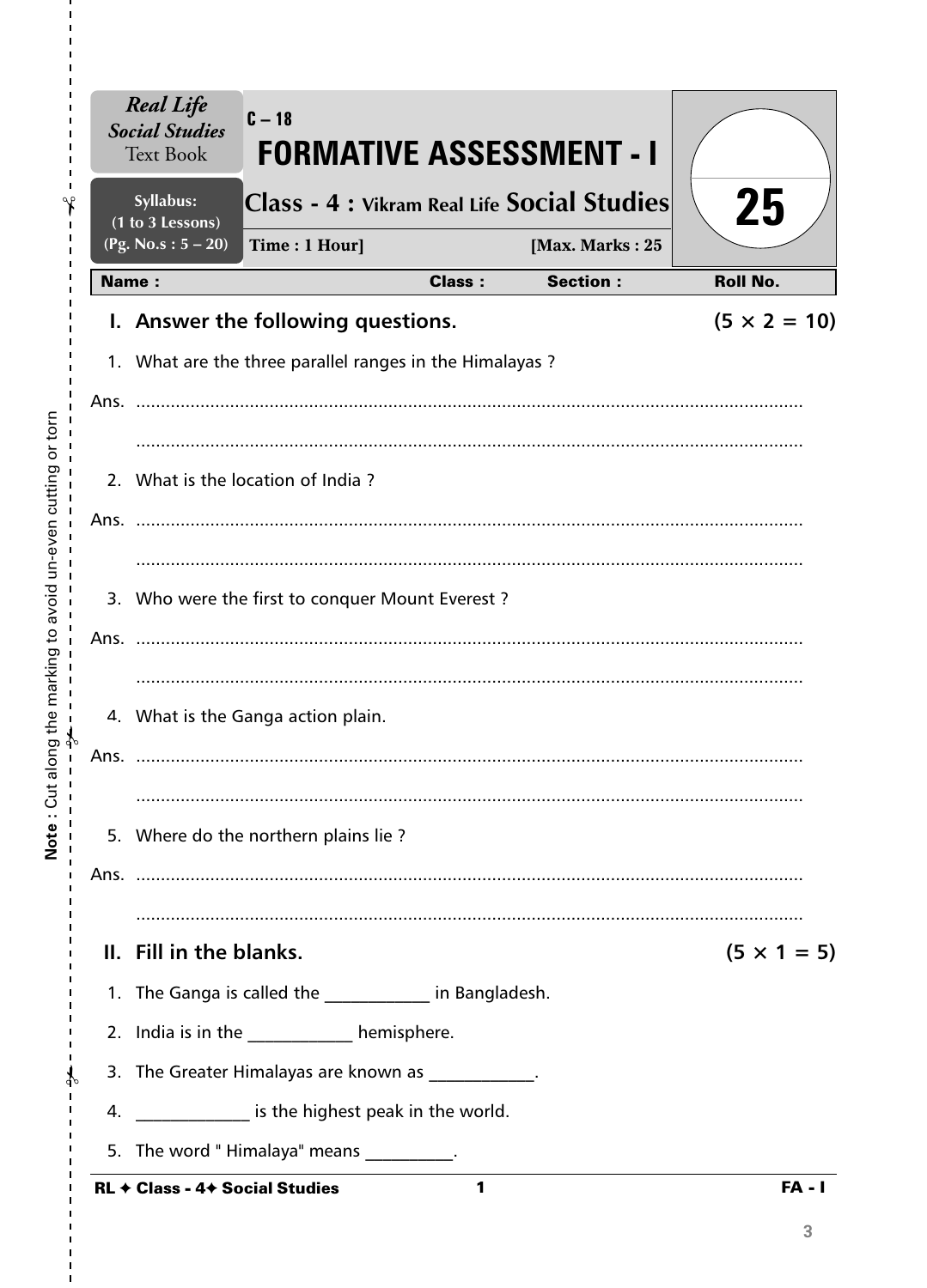

**III.** Write 'True' or 'False' for the following.  $(5 \times 1 = 5)$ 

5. Food Bowl of India ( ) e) Sundarban

★★★★★

**4**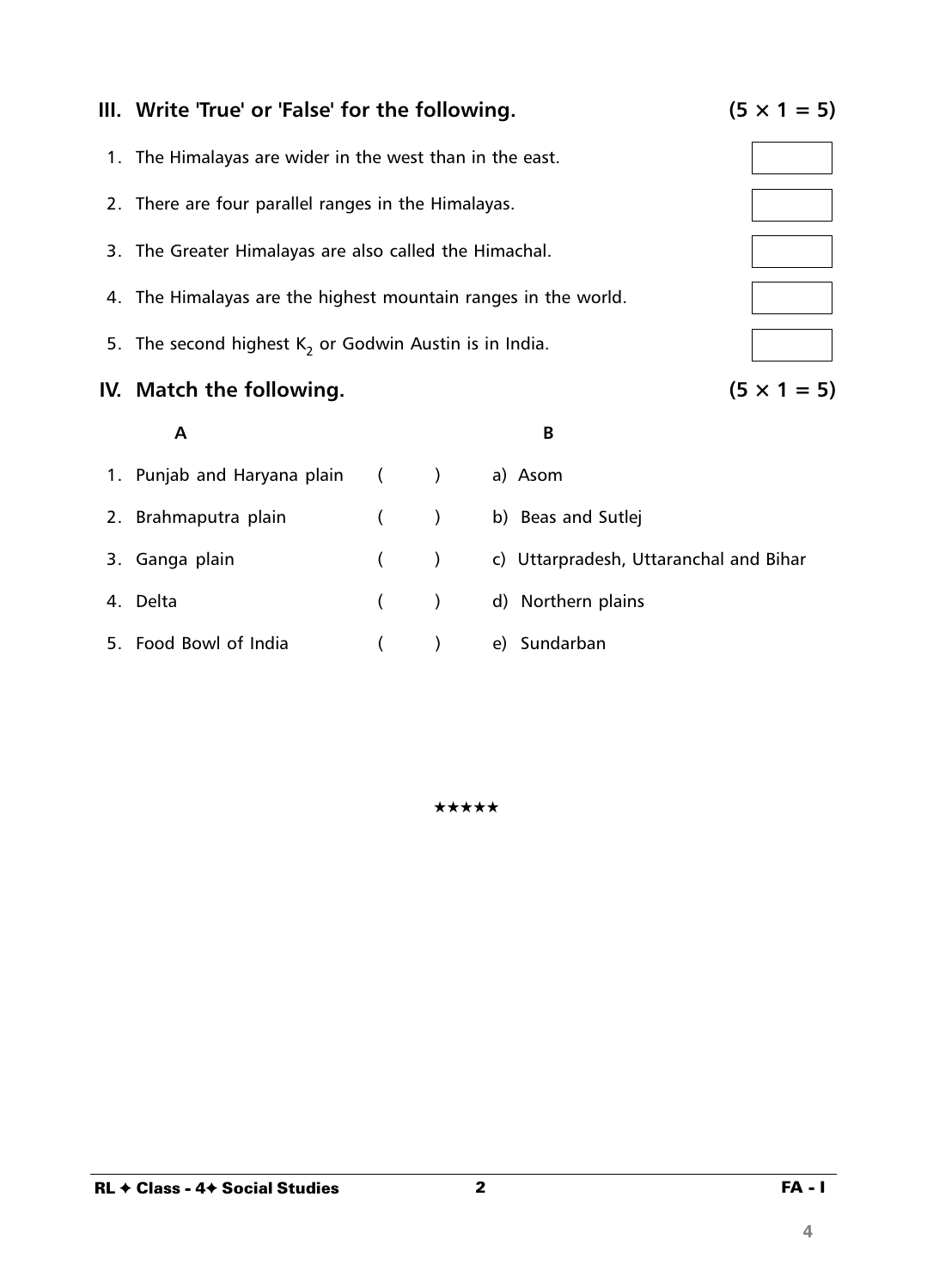| <b>Real Life</b><br><b>Social Studies</b><br><b>Text Book</b> | $C - 18$<br><b>FORMATIVE ASSESSMENT - II</b>                                                   |               |                 |                     |
|---------------------------------------------------------------|------------------------------------------------------------------------------------------------|---------------|-----------------|---------------------|
| Syllabus:<br>(4 to 7 Lessons)                                 | Class - 4 : Vikram Real Life Social Studies                                                    |               |                 | 25                  |
| (Pg. No.s: $21 - 38$ )                                        | Time: 1 Hour]                                                                                  |               | [Max. Marks: 25 |                     |
| <b>Name:</b>                                                  |                                                                                                | <b>Class:</b> | <b>Section:</b> | <b>Roll No.</b>     |
|                                                               | I. Answer the following questions.                                                             |               |                 | $(5 \times 2 = 10)$ |
|                                                               | 1. What are the four important seasons in India?                                               |               |                 |                     |
|                                                               |                                                                                                |               |                 |                     |
|                                                               |                                                                                                |               |                 |                     |
|                                                               | 2. What are the two groups of islands in India?                                                |               |                 |                     |
|                                                               |                                                                                                |               |                 |                     |
|                                                               |                                                                                                |               |                 |                     |
| 3. What are oases?                                            |                                                                                                |               |                 |                     |
| Ans. .                                                        |                                                                                                |               |                 |                     |
|                                                               |                                                                                                |               |                 |                     |
|                                                               | 4. What is the Chota Nagpur plateau famous for?                                                |               |                 |                     |
| Ans.                                                          |                                                                                                |               |                 |                     |
|                                                               |                                                                                                |               |                 |                     |
| 5. What is weather?                                           |                                                                                                |               |                 |                     |
|                                                               |                                                                                                |               |                 |                     |
|                                                               |                                                                                                |               |                 |                     |
|                                                               | II. Fill in the blanks.                                                                        |               |                 | $(5 \times 1 = 5)$  |
|                                                               | 1. In winter, days are ___________.                                                            |               |                 |                     |
|                                                               | 2. A _____________ is a broad, flat area of land.                                              |               |                 |                     |
|                                                               |                                                                                                |               |                 |                     |
|                                                               | 3. The Chilka lake is in the state of Fig.                                                     |               |                 |                     |
|                                                               | 4. The plateau region is _________ in shape.                                                   |               |                 |                     |
|                                                               | 5. ______________ gets the highest rainfall in india.<br><b>RL + Class - 4+ Social Studies</b> | 1             |                 | $FA - II$           |

I,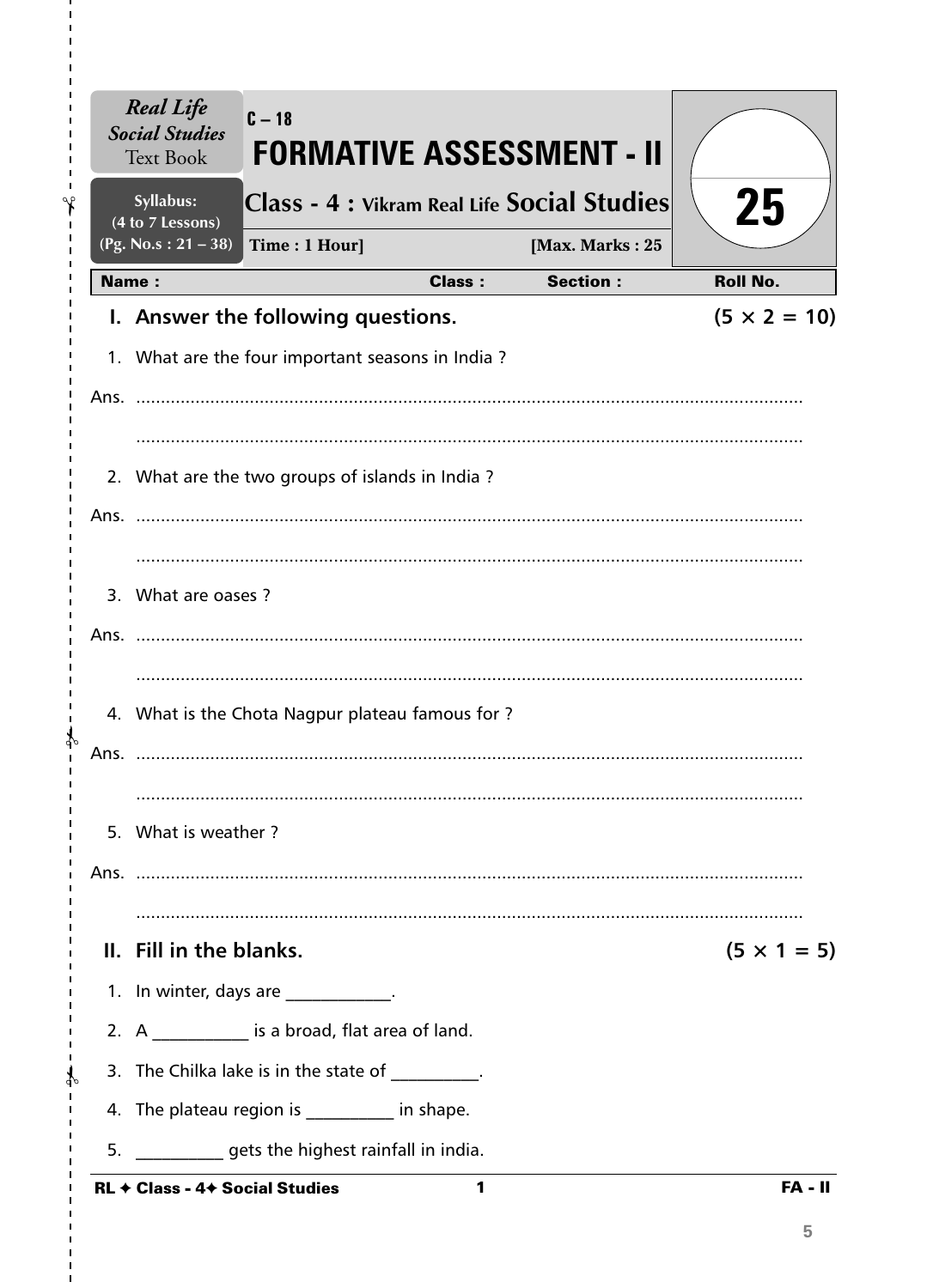## **III.** Write 'True' or 'False' for the following.  $(5 \times 1 = 5)$

- 1. The desert are is more suitable for sustaining a large population.
- 2. The temperature is very high in hilly regions in summer.
- 3. The Indian Desert extends up to Gujarat in the South.
- 4. The Southern plains experience Loos in summer.
- 5. The spring occurs in February.

### **IV.** Match the following.  $(5 \times 1 = 5)$

| Α                |            |                          | B                              |
|------------------|------------|--------------------------|--------------------------------|
| 1. Arabian sea   | $($ )      |                          | a) Gujarat                     |
| 2. Bay of Bengal | (          |                          | b) Andhra pradesh              |
| 3. Lagoons       | $\sqrt{2}$ | $\overline{\phantom{a}}$ | c) Andaman and Nicobar Islands |
| 4. Visakhapatnam | $($ $)$    |                          | d) Kerala                      |
| 5. Kandla        |            |                          | e) Lakshadweep Islands         |

★★★★★

**6**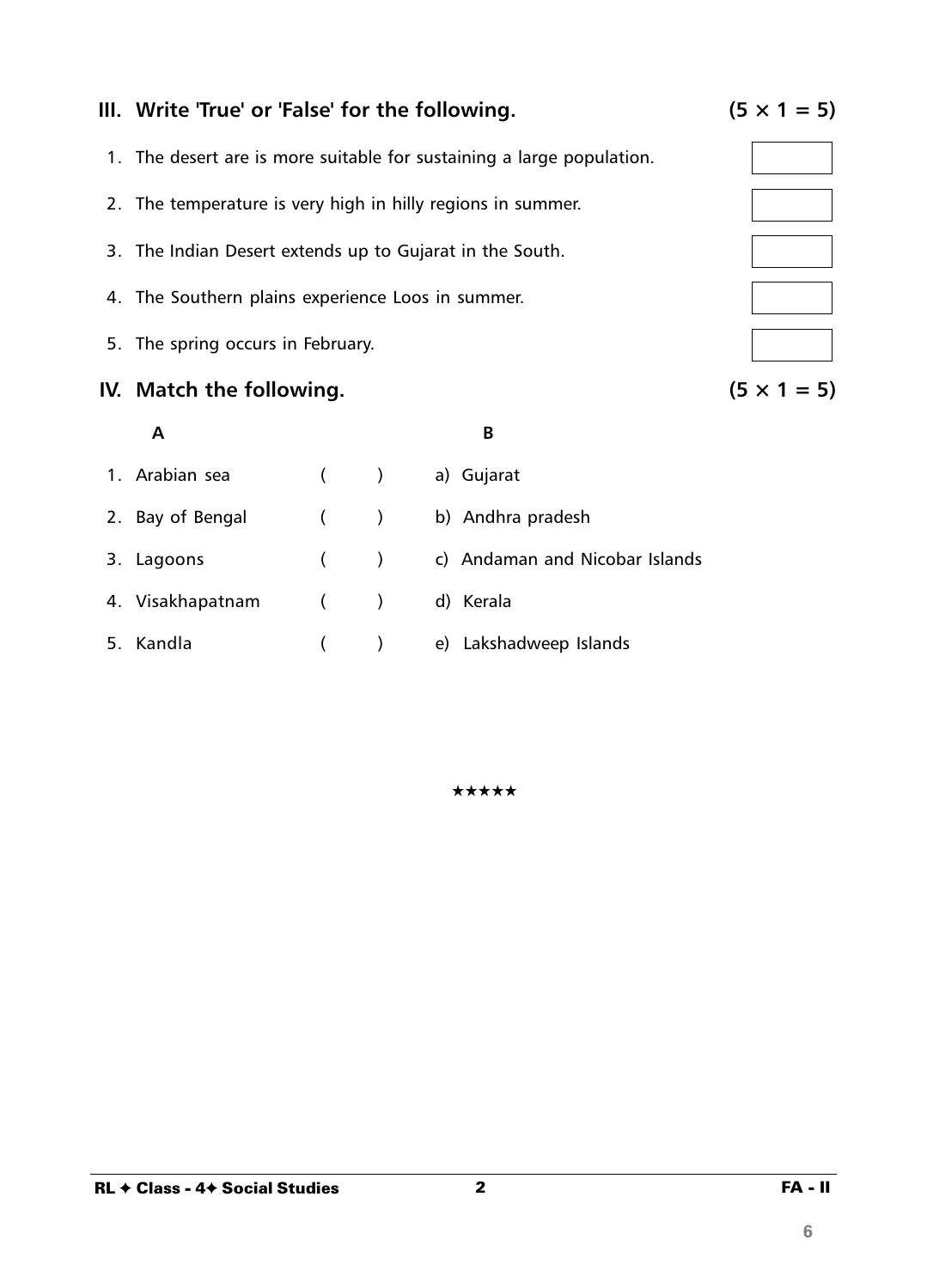|      | <b>Real Life</b><br><b>Social Studies</b><br><b>Text Book</b> | $C-18$                                                               |               | FORMATIVE ASSESSMENT - III |                     |
|------|---------------------------------------------------------------|----------------------------------------------------------------------|---------------|----------------------------|---------------------|
|      | Syllabus:<br>(9 to 13 Lessons)                                | Class - 4 : Vikram Real Life Social Studies                          |               |                            | 25                  |
|      | (Pg. No.s: $44 - 70$ )                                        | Time: 1 Hour]                                                        |               | [Max. Marks: 25            |                     |
|      | <b>Name:</b>                                                  |                                                                      | <b>Class:</b> | <b>Section:</b>            | <b>Roll No.</b>     |
|      |                                                               | I. Answer the following questions.                                   |               |                            | $(5 \times 2 = 10)$ |
|      |                                                               | 1. Where do we get medical treatment for animals?                    |               |                            |                     |
|      |                                                               |                                                                      |               |                            |                     |
|      |                                                               | 2. What are the important multipurpose projects in India?            |               |                            |                     |
|      |                                                               | 3. What should we do to improve the quality of our people?           |               |                            |                     |
|      |                                                               | <sup>4</sup> . Where are petroleum reserves located in our country ? |               |                            |                     |
| Ans. |                                                               |                                                                      |               |                            |                     |
|      |                                                               | 5. What is Chipko Movement?                                          |               |                            |                     |
|      |                                                               |                                                                      |               |                            |                     |
|      | II. Fill in the blanks.                                       |                                                                      |               |                            | $(5 \times 1 = 5)$  |
|      |                                                               | 1. Nearly half of our people are ________.                           |               |                            |                     |
|      |                                                               | 2. Kolar mines are famous for the same set                           |               |                            |                     |
|      |                                                               | 3. The refers to the increase of fish production.                    |               |                            |                     |
|      |                                                               | 4. project was built across the river Sutlej.                        |               |                            |                     |
|      |                                                               | 5. The tropical moist deciduous forests are called __________.       |               |                            |                     |
|      | <b>RL ← Class - 4← Social Studies</b>                         |                                                                      | 1             |                            | <b>FA - III</b>     |

I,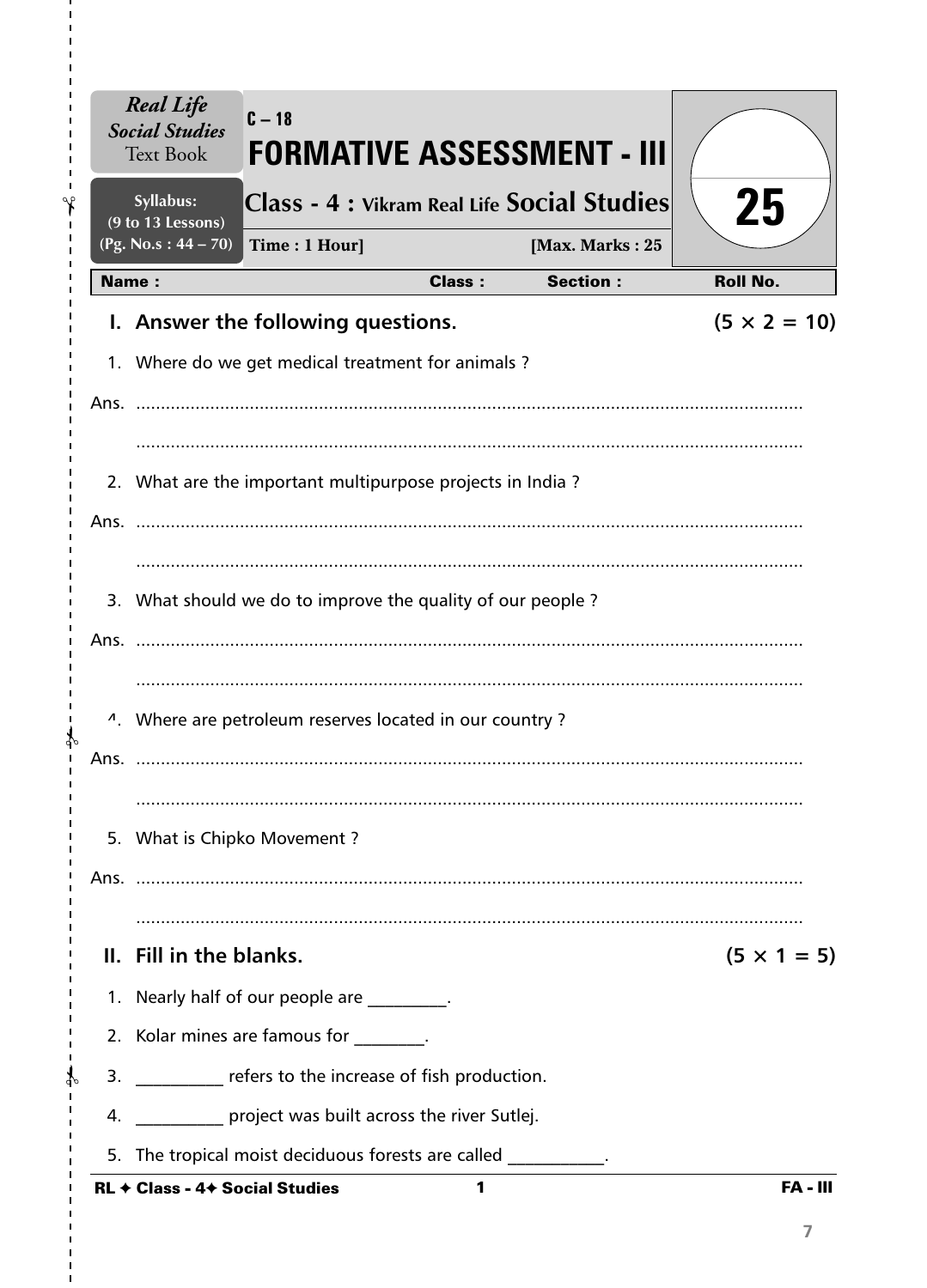

2 FA - III

## **III.** Write 'True' or 'False' for the following.  $(5 \times 1 = 5)$

- 1. It is the people who make a country great.
- 2. Coal is used in the generation of electricity.
- 3. Dams are useful for the generation of electricity.
- 4. It is the people who make a country great.
- 5. We can live without water.

### **IV.** Match the following.

|                  |            |                          | R            |
|------------------|------------|--------------------------|--------------|
| 1. Camel         | $\sqrt{2}$ | $\overline{\phantom{a}}$ | a) Manure    |
| 2. Mule          | (          |                          | b) Security  |
| 3. Sheep         | (          | $\rightarrow$            | c) Desert    |
| 4. Dog           | (          | $\rightarrow$            | d) Wool      |
| 5. Animal wastes |            |                          | e) Mountains |

$$
(5 \times 1 = 5)
$$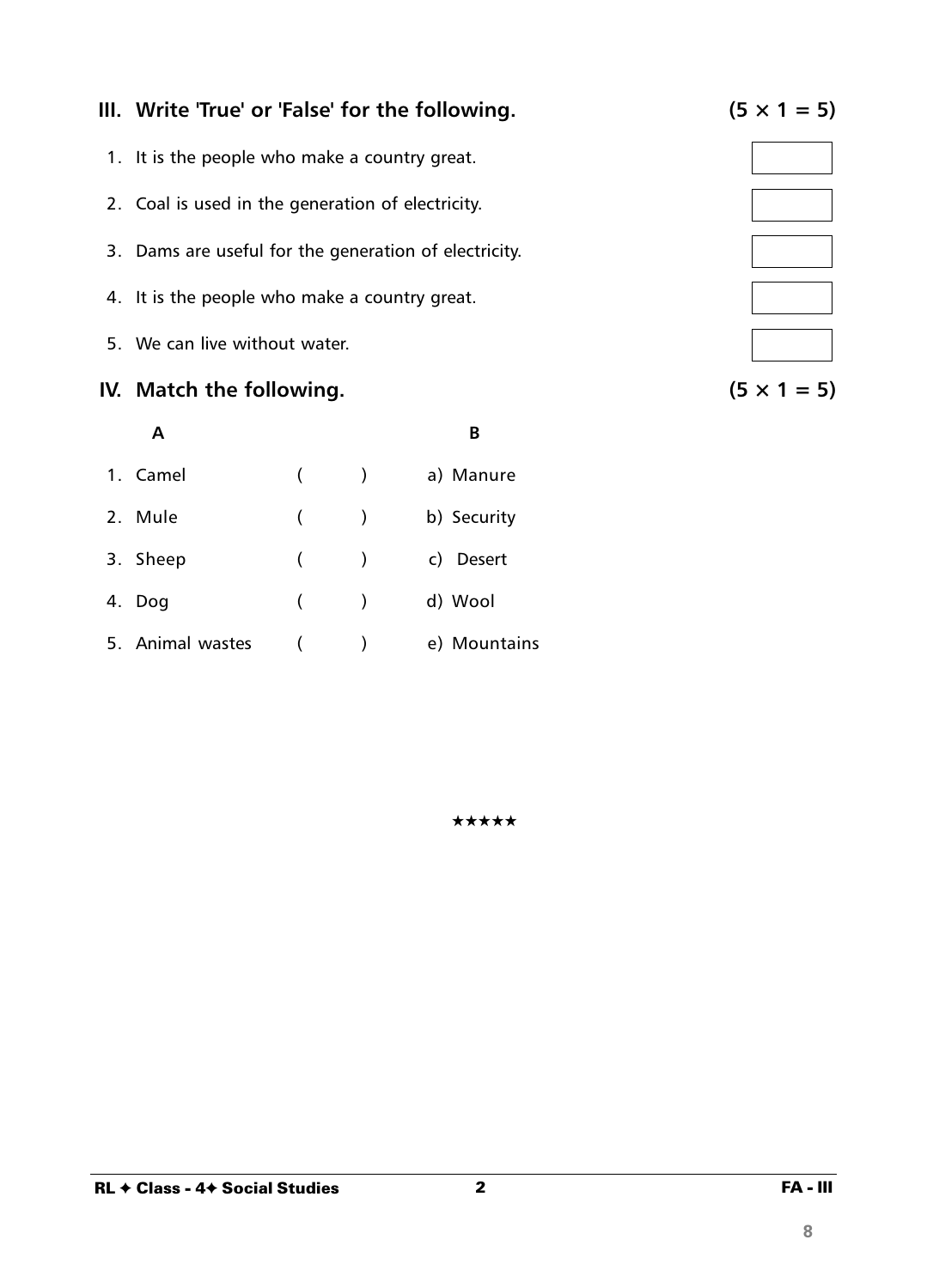|              | <b>Social Studies</b><br><b>Text Book</b><br>Syllabus: |                                                          |               | <b>FORMATIVE ASSESSMENT - IV</b><br>Class - 4 : Vikram Real Life Social Studies | 25                  |
|--------------|--------------------------------------------------------|----------------------------------------------------------|---------------|---------------------------------------------------------------------------------|---------------------|
|              | (17 to 22 Lessons)<br>$(Pg. No.s: 91 - 131)$           | Time: 1 Hour]                                            |               | [Max. Marks: 25                                                                 |                     |
| <b>Name:</b> |                                                        |                                                          | <b>Class:</b> | <b>Section:</b>                                                                 | <b>Roll No.</b>     |
|              |                                                        | I. Answer the following questions.                       |               |                                                                                 | $(5 \times 2 = 10)$ |
|              |                                                        | 1. What are the principal languages of Sikkim?           |               |                                                                                 |                     |
|              |                                                        |                                                          |               |                                                                                 |                     |
|              |                                                        |                                                          |               |                                                                                 |                     |
|              |                                                        | 2. Name the important tribals of Bihar.                  |               |                                                                                 |                     |
|              |                                                        |                                                          |               |                                                                                 |                     |
|              |                                                        |                                                          |               |                                                                                 |                     |
|              |                                                        | 3. What are the important festivals of Rajasthan?        |               |                                                                                 |                     |
|              |                                                        |                                                          |               |                                                                                 |                     |
|              |                                                        | 4. What makes Kerala beautiful?                          |               |                                                                                 |                     |
| Ans.         |                                                        |                                                          |               |                                                                                 |                     |
|              |                                                        |                                                          |               |                                                                                 |                     |
|              |                                                        | 5. What are the two types of Indian classical music?     |               |                                                                                 |                     |
|              |                                                        |                                                          |               |                                                                                 |                     |
|              | II. Fill in the blanks.                                |                                                          |               |                                                                                 | $(5 \times 1 = 5)$  |
|              |                                                        | 1. Ghumar is a folk dance in ______________.             |               |                                                                                 |                     |
|              |                                                        | 2. Cellular Jail is in _____________.                    |               |                                                                                 |                     |
|              |                                                        | 3. ______________ is known as the Pink City.             |               |                                                                                 |                     |
|              |                                                        | 4. ______________ is the most famous festival of Kerala. |               |                                                                                 |                     |
| 5.           |                                                        | is known as the Heaven of the earth.                     |               |                                                                                 |                     |
|              | <b>RL + Class - 4+ Social Studies</b>                  |                                                          | 1             |                                                                                 | $FA - IV$           |

 $\mathbf I$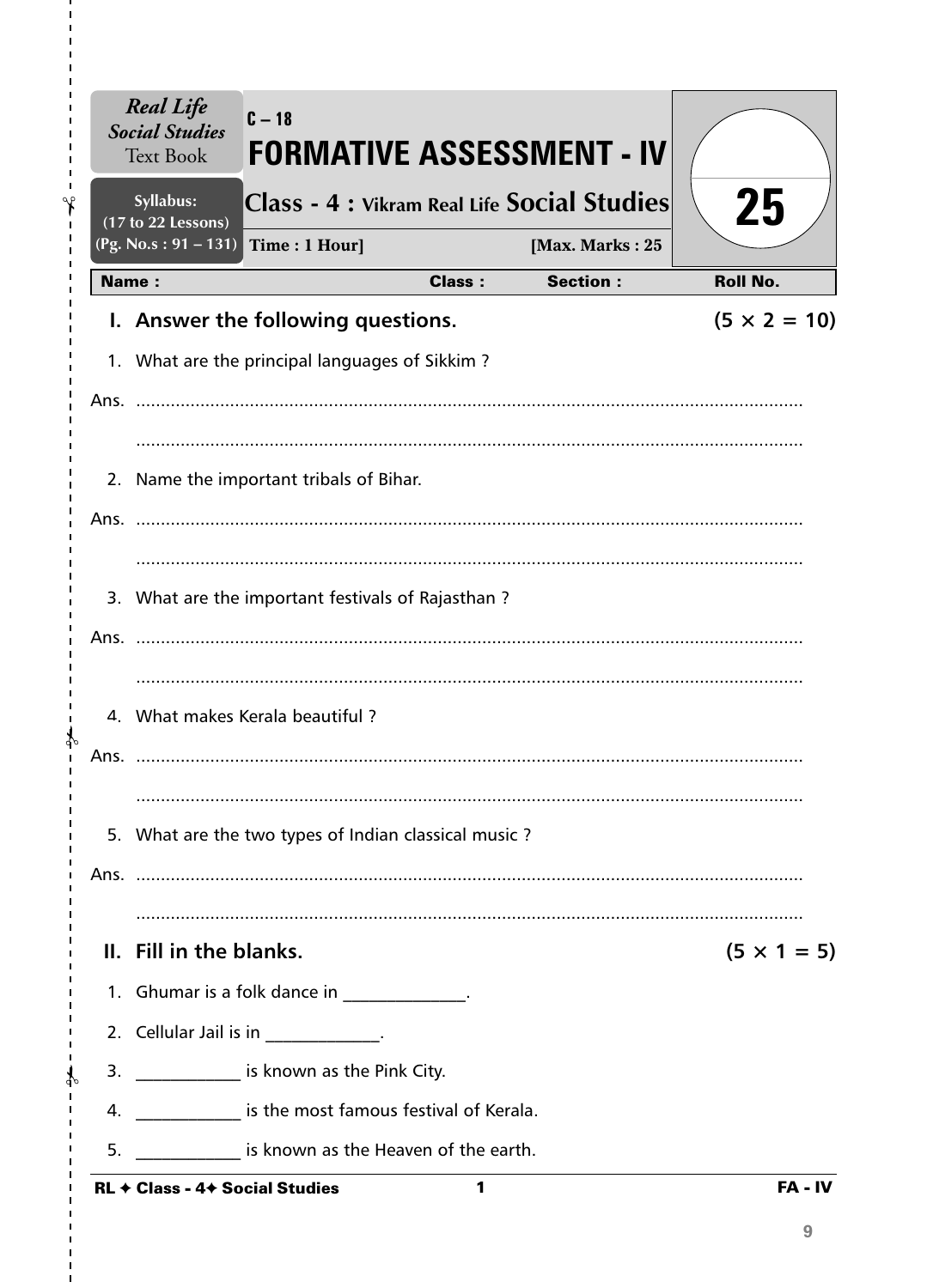### **III.** Write 'True' or 'False' for the following.  $(5 \times 1 = 5)$

- 1. Jaipur is known as the Green city.
- 2. The Kovalam beach is a famous beach in Kerala.
- 3. Water is scarce in the desert region.
- 4. Men in Kerala and Tamil Nadu wear lungis.
- 5. Water is scarce in the desert region.

#### **IV.** Match the following.  $(5 \times 1 = 5)$

# **A B** 1. Kandla ( ) a) Silvassa 2. Onam ( ) b) Port Blair 3. Dadra and Nagar Haveli ( ) c) Kerala 4. Lingaraja Swamy Temple ( ) d) Bhubaneswar 5. Cellular Jail ( ) e) Gujarat

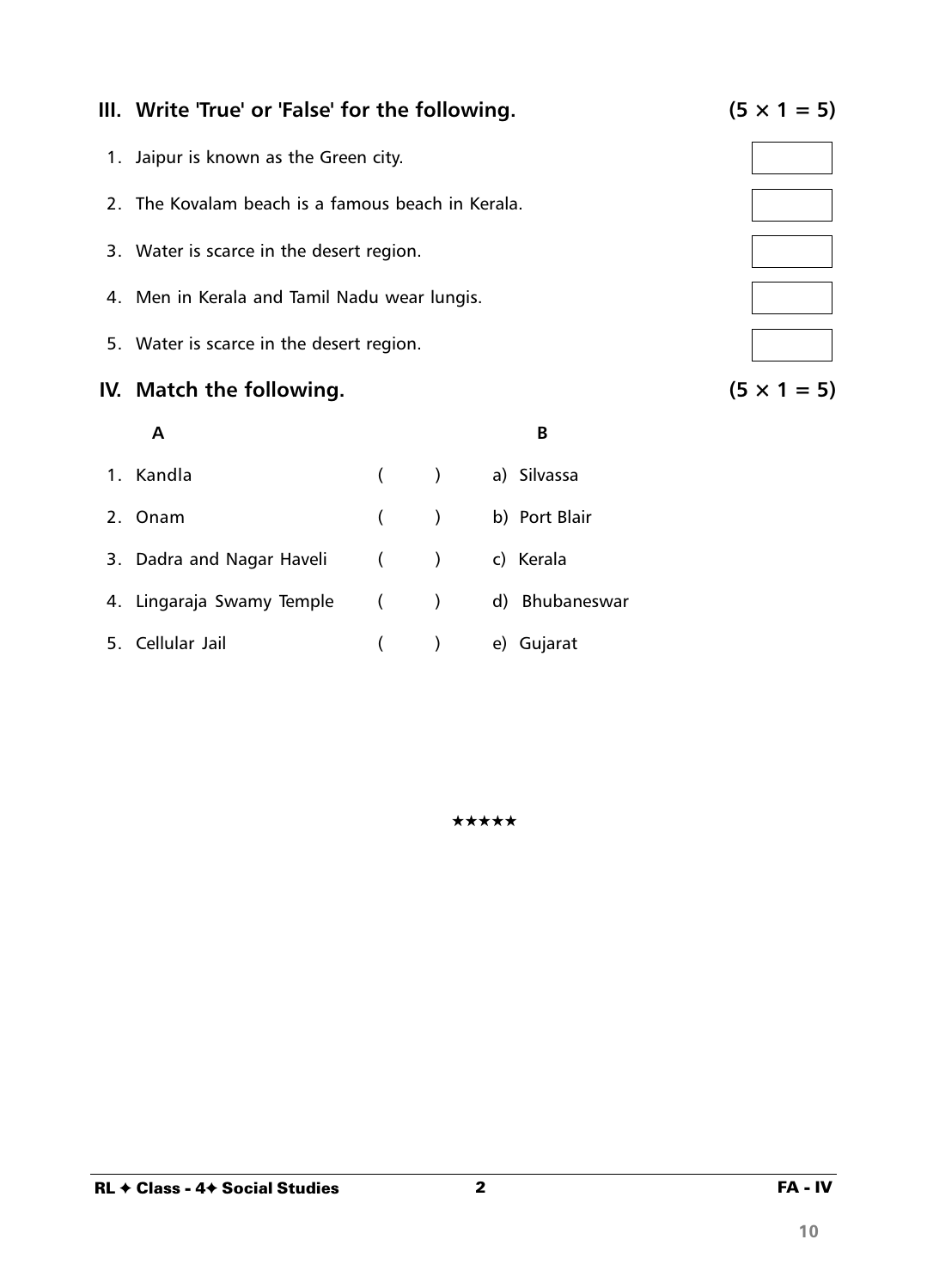|    | <b>Real Life</b><br><b>Social Studies</b><br><b>Text Book</b> | $C - 18$<br><b>SUMMATIVE ASSESSMENT - I</b>                |               |                 |                      |
|----|---------------------------------------------------------------|------------------------------------------------------------|---------------|-----------------|----------------------|
|    | Syllabus:<br>(1 to 8 Lessons)                                 | Class - 4 : Vikram Real Life Social Studies                |               |                 | 50                   |
|    | (Pg. No.s: $5 - 43$ )                                         | Time: $2\frac{1}{2}$ Hours]                                |               | [Max. Marks: 50 |                      |
|    | <b>Name:</b>                                                  |                                                            | <b>Class:</b> | <b>Section:</b> | <b>Roll No.</b>      |
|    |                                                               | I. Answer the following questions.                         |               |                 | $(10 \times 2 = 20)$ |
|    |                                                               | 1. Why are black soils known as black cotton soils?        |               |                 |                      |
|    |                                                               | 2. What are the four important seasons in India?           |               |                 |                      |
| 3. |                                                               | Name the important rivers of the central plateau region.   |               |                 |                      |
|    | 4. What are Oasis ?                                           |                                                            |               |                 |                      |
|    |                                                               | 5. What are the three parallel ranges in the Himalayas?    |               |                 |                      |
|    |                                                               | 6. Where are the coastal plains situated in India?         |               |                 |                      |
|    |                                                               | 7. Why is South India called a peninsula?                  |               |                 |                      |
|    |                                                               | 8. What are the five major physical regions of India?      |               |                 |                      |
|    |                                                               | 9. What types of soils are found in India?                 |               |                 |                      |
|    |                                                               | 10. What are the two groups of islands in India?           |               |                 |                      |
|    | Fill in the blanks.                                           |                                                            |               |                 | $(10 \times 1 = 10)$ |
|    |                                                               | 1. The alluvial soils are found in the northern plains and |               |                 |                      |
|    |                                                               | 2. In winter, days are fig.                                |               |                 |                      |
|    |                                                               | 3. The river Mahanadi flows through the _________ plains.  |               |                 |                      |
|    |                                                               | 4. The ___________ is called the 'Ship of the Desert'.     |               |                 |                      |
|    |                                                               | 5. The Ganga originates in ___________.                    |               |                 |                      |
|    |                                                               | 6. The word "Himalaya" means                               |               |                 |                      |
|    |                                                               | 7. India is in the _________ hemisphere.                   |               |                 |                      |
|    |                                                               | 8. The Andaman and Nicobar Islands are in the              |               |                 |                      |
|    |                                                               | 9. The river Yamuna joins the Ganga at 1997.               |               |                 |                      |
|    |                                                               | 10. The area of the Thar Desert is about ________.         |               |                 |                      |
|    | <b>RL + Class - 4+ Social Studies</b>                         |                                                            | 1             |                 | $SA - I$             |

 $\blacksquare$  $\mathbf I$  $\blacksquare$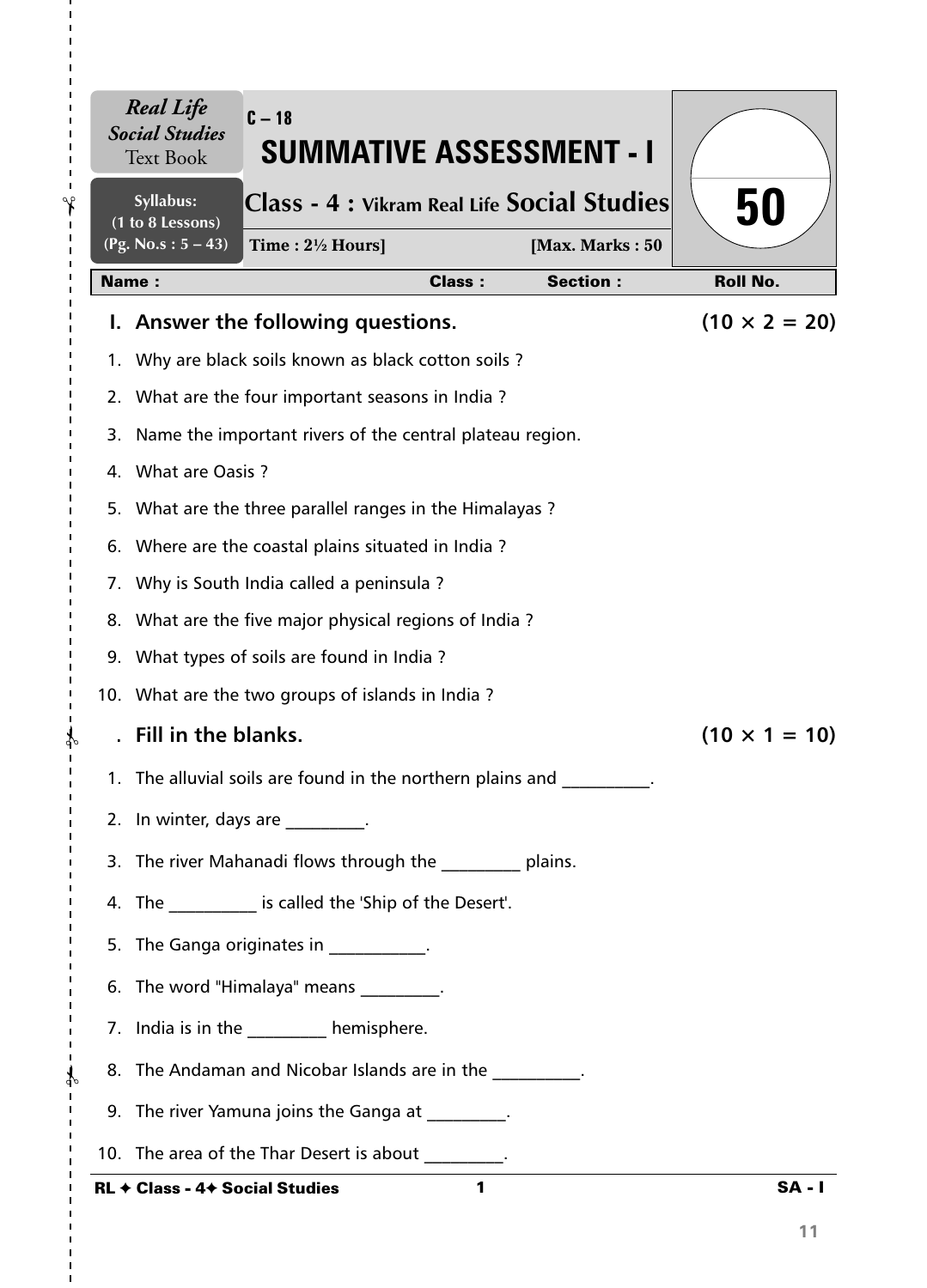|    |                                                                 |                |               | III. Answer the following questions in one or two words. | $(5 \times 1 = 5)$   |   |   |
|----|-----------------------------------------------------------------|----------------|---------------|----------------------------------------------------------|----------------------|---|---|
|    | 1. Where is Corbett National Park located?                      |                |               |                                                          |                      |   |   |
|    | 2. What is the extent of the Thar Desert?                       |                |               |                                                          |                      |   |   |
|    | 3. Which is the largest delta in the world?                     |                |               |                                                          |                      |   |   |
|    | 4. What is the other name for black soils?                      |                |               |                                                          |                      |   |   |
|    | 5. What is the highest peak in the world?                       |                |               |                                                          |                      |   |   |
|    | IV. Write 'True' or 'False' for the following.                  |                |               |                                                          | $(10 \times 1 = 10)$ |   |   |
|    | 1. The red soils are found in the northern plains.              |                |               |                                                          |                      | I | J |
|    | 2. The Indian Desert extends upto Gujarat in the south.         |                |               |                                                          |                      | L | 1 |
| 3. | The spring occurs in February.                                  |                |               |                                                          |                      | L |   |
|    | 4. In India, rains occur first in Kerala.                       |                |               |                                                          |                      | L | I |
|    | 5. Animals are found in large numbers in the Thar Desert.       |                |               |                                                          |                      | L | 1 |
|    | 6. The climate of India varies from region to region.           |                |               |                                                          |                      | I | 1 |
|    | 7. There are four parallel ranges in the Himalayas.             |                |               |                                                          |                      | I | 1 |
|    | 8. The desert soils are high in salinity.                       |                |               |                                                          |                      | L | 1 |
|    | 9. The second highest peak $K_2$ or Godwin Austin, is in India. |                |               |                                                          |                      | I |   |
|    | 10. India has only one type of soil.                            |                |               |                                                          |                      | ſ | J |
|    | V. Match the following.                                         |                |               |                                                          | $(5 \times 1 = 5)$   |   |   |
|    | Α                                                               |                |               | B                                                        |                      |   |   |
| 1. | Arabian sea                                                     | $\left($       | $\lambda$     | a) Gujarat                                               |                      |   |   |
| 2. | Bay of Bengal                                                   | $\left($       | $\mathcal{E}$ | b) Andhra Pradesh                                        |                      |   |   |
| 3. | Lagoons                                                         | $\overline{ }$ | $\mathcal{E}$ | c) Andaman and Nicobar Islands                           |                      |   |   |
| 4. | Visakhapatnam                                                   | $\overline{ }$ | $\mathcal{E}$ | d) Kerala                                                |                      |   |   |
| 5. | Kandla                                                          |                |               | e) Lakshadweep Islands                                   |                      |   |   |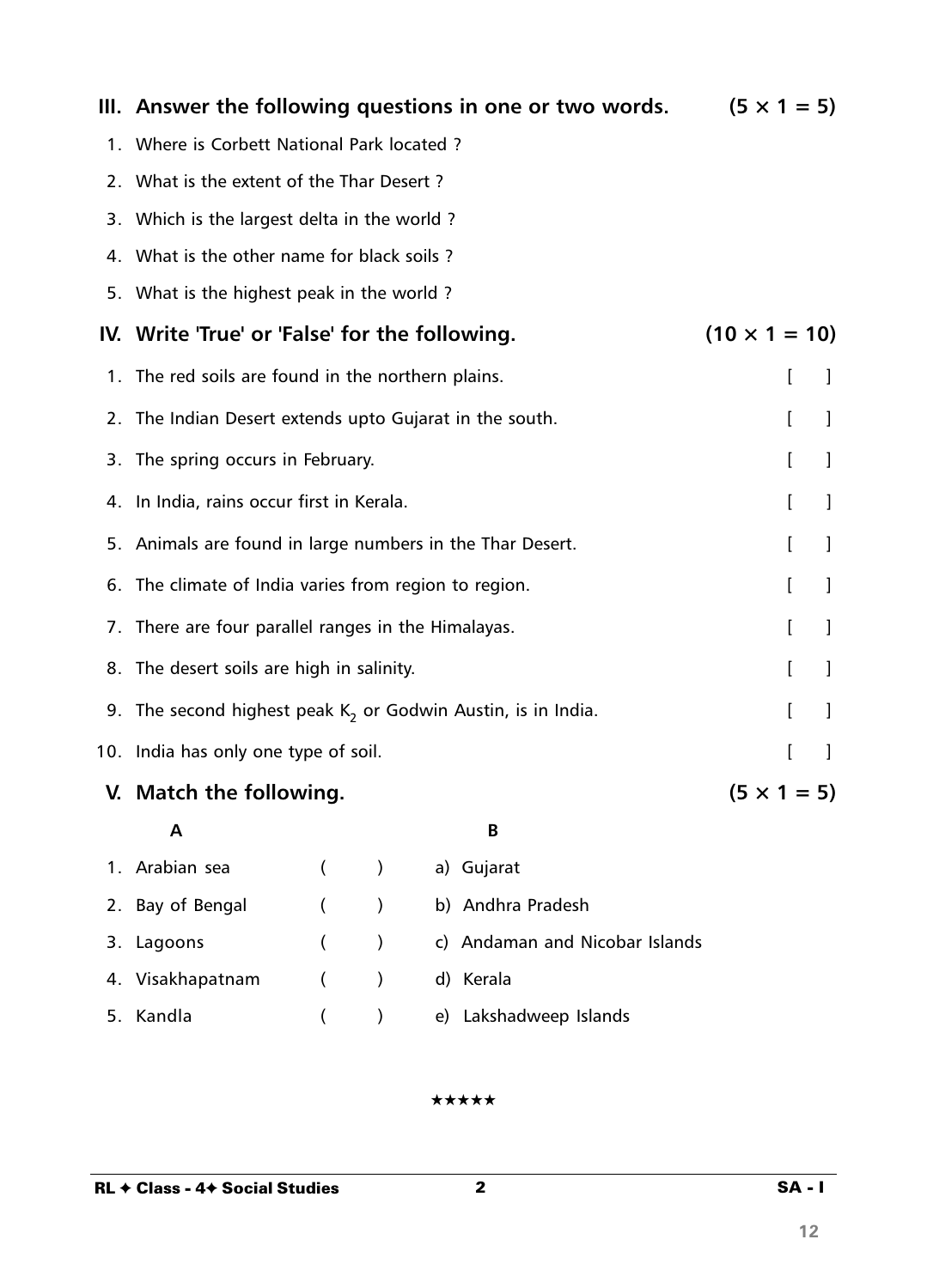|       | <b>Real Life</b><br><b>Social Studies</b><br><b>Text Book</b> | $C-18$<br><b>SUMMATIVE ASSESSMENT - II</b>                                             |               |                 |                      |
|-------|---------------------------------------------------------------|----------------------------------------------------------------------------------------|---------------|-----------------|----------------------|
|       | Syllabus:<br>(1 to 16 Lessons)                                | Class - 4 : Vikram Real Life Social Studies                                            |               |                 | 50                   |
|       | (Pg. No.s: $5 - 90$ )                                         | Time: $2\frac{1}{2}$ Hours]                                                            |               | [Max. Marks: 50 |                      |
| Name: |                                                               |                                                                                        | <b>Class:</b> | <b>Section:</b> | <b>Roll No.</b>      |
|       |                                                               | I. Answer the following questions.                                                     |               |                 | $(10 \times 2 = 20)$ |
|       |                                                               | 1. What are the differences between the ancient and the modern means of communication? |               |                 |                      |
|       |                                                               | 2. What are the important airports in India?                                           |               |                 |                      |
|       |                                                               | 3. Why are human resources important?                                                  |               |                 |                      |
|       |                                                               | 4. How are animals useful in farming?                                                  |               |                 |                      |
| 5.    |                                                               | Mention some of the non-metallic minerals.                                             |               |                 |                      |
|       | 6. What is Vanamahotsav?                                      |                                                                                        |               |                 |                      |
|       |                                                               | 7. What is the type of climate prevailing in India?                                    |               |                 |                      |
|       |                                                               | 8. What is the Chota Nagpur plateau famous for?                                        |               |                 |                      |
|       | 9. What is Delta?                                             |                                                                                        |               |                 |                      |
|       |                                                               | 10. What are passes ? Name some of the imprtant passes in the Himalayas.               |               |                 |                      |
|       | II. Fill in the blanks.                                       |                                                                                        |               |                 | $(10 \times 1 = 10)$ |
|       | 1. The                                                        | is the cheapest means of postal communication.                                         |               |                 |                      |
|       |                                                               | 2. Tobacco is a ____________ crop.                                                     |               |                 |                      |
|       |                                                               | 3. Khariff season starts in Fig. 2.                                                    |               |                 |                      |
|       |                                                               | 4. Agricultural production has gone up due to _________.                               |               |                 |                      |
|       |                                                               | 5. Rabi season starts in _________.                                                    |               |                 |                      |
|       |                                                               | 6. Nepa Nagar is famous for its _________.                                             |               |                 |                      |
|       | 7. HMT stands for _________.                                  |                                                                                        |               |                 |                      |
|       | 8. BHEL stands for _________.                                 |                                                                                        |               |                 |                      |
|       |                                                               | 9. The population of India in 1991 was ________.                                       |               |                 |                      |
|       |                                                               | 10. Animals are treated at ________.                                                   |               |                 |                      |
|       |                                                               | RL ← Class - 4← Social Studies                                                         | $\mathbf{1}$  |                 | <b>SA-II</b>         |

 $- - \frac{1}{2}$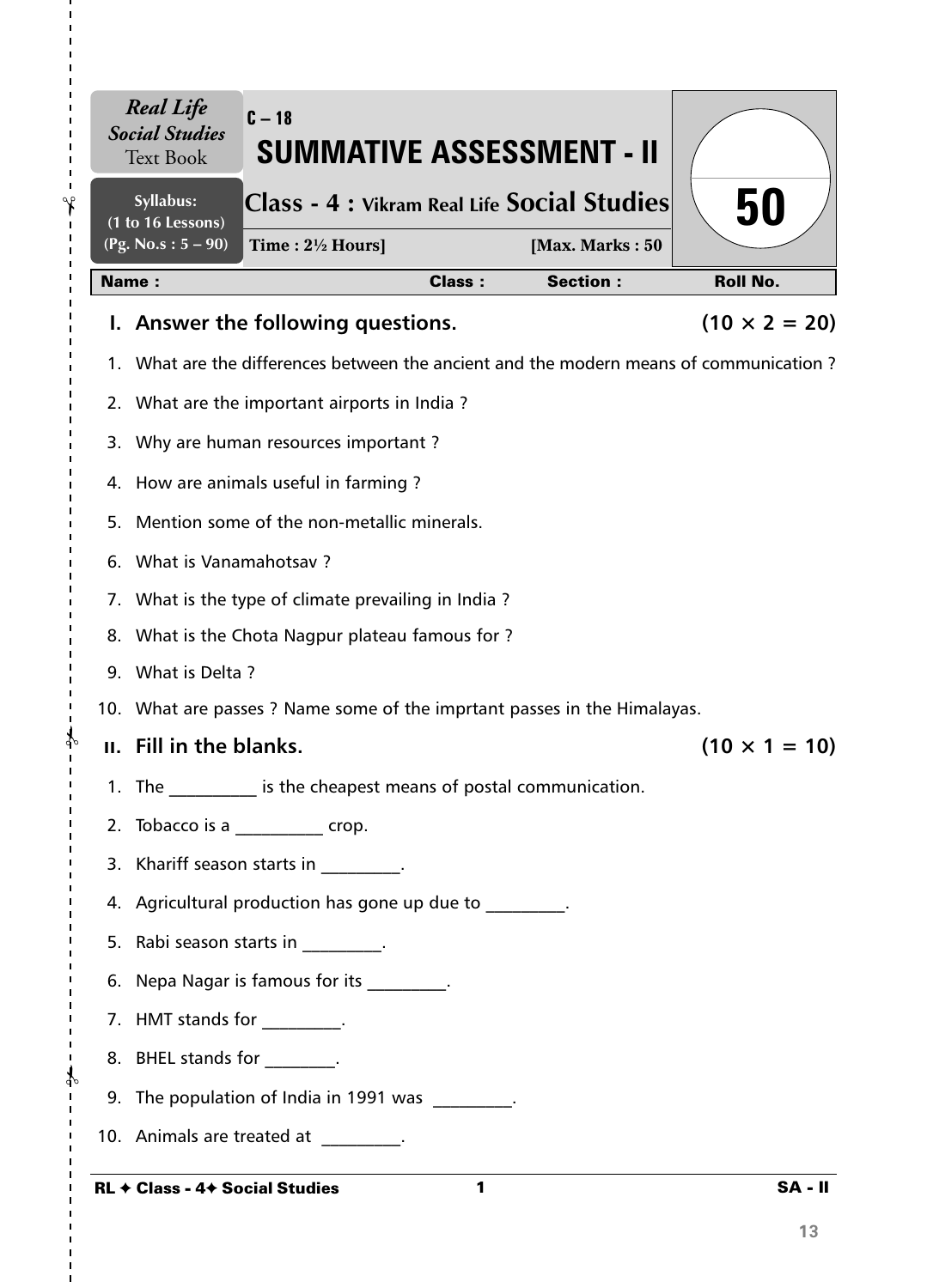|    | III. Answer the following questions in one or two words. |               |             | $(5 \times 1 = 5)$   |              |              |
|----|----------------------------------------------------------|---------------|-------------|----------------------|--------------|--------------|
|    | 1. What are the means of mass communication?             |               |             |                      |              |              |
| 2. | Explain BHEL.                                            |               |             |                      |              |              |
|    | 3. Write an example for commercial crops.                |               |             |                      |              |              |
|    | 4. Name any two multipurpose projects in our country.    |               |             |                      |              |              |
|    | 5. Which mineral is known as 'natural oil'?              |               |             |                      |              |              |
|    | IV. Write 'True' or 'False'.                             |               |             | $(10 \times 1 = 10)$ |              |              |
| 1. | There are four parallel ranges in the Himalayas.         |               |             |                      | L            | $\mathbf{I}$ |
| 2. | E-mail is a means of telecommunication.                  |               |             |                      | L            | 1            |
|    | 3. Goods trains carry goods to far - off places.         |               |             |                      | L            | 1            |
|    | 4. Chennai has an underground railway system.            |               |             |                      | L            | 1            |
|    | 5. It is the people who make a country great.            |               |             |                      | I            | 1            |
|    | 6. Indian sportsmen have not won any glory for India.    |               |             |                      | $\mathbf{r}$ | 1            |
|    | 7. We can live without water.                            |               |             |                      | T            | $\perp$      |
|    | 8. Dams are useful for the generation of electricity.    |               |             |                      | L            | $\perp$      |
|    | 9. The spring occurs in February.                        |               |             |                      | ſ            | 1            |
|    | 10. The desert soils are high in salinity.               |               |             |                      | ſ            | $\mathbf{I}$ |
|    | V. Match the following.                                  |               |             | $(5 \times 1 = 5)$   |              |              |
|    | A                                                        |               | В           |                      |              |              |
|    | 1. Camel<br>€                                            | $\lambda$     | a) Manure   |                      |              |              |
|    | 2. Mule<br>$\overline{(}$                                | $\mathcal{E}$ | b) Security |                      |              |              |

★★★★★

3. Sheep ( ) c) Desert

4. Dog ( ) d) Wool

5. Animal wastes ( ) e) Mountains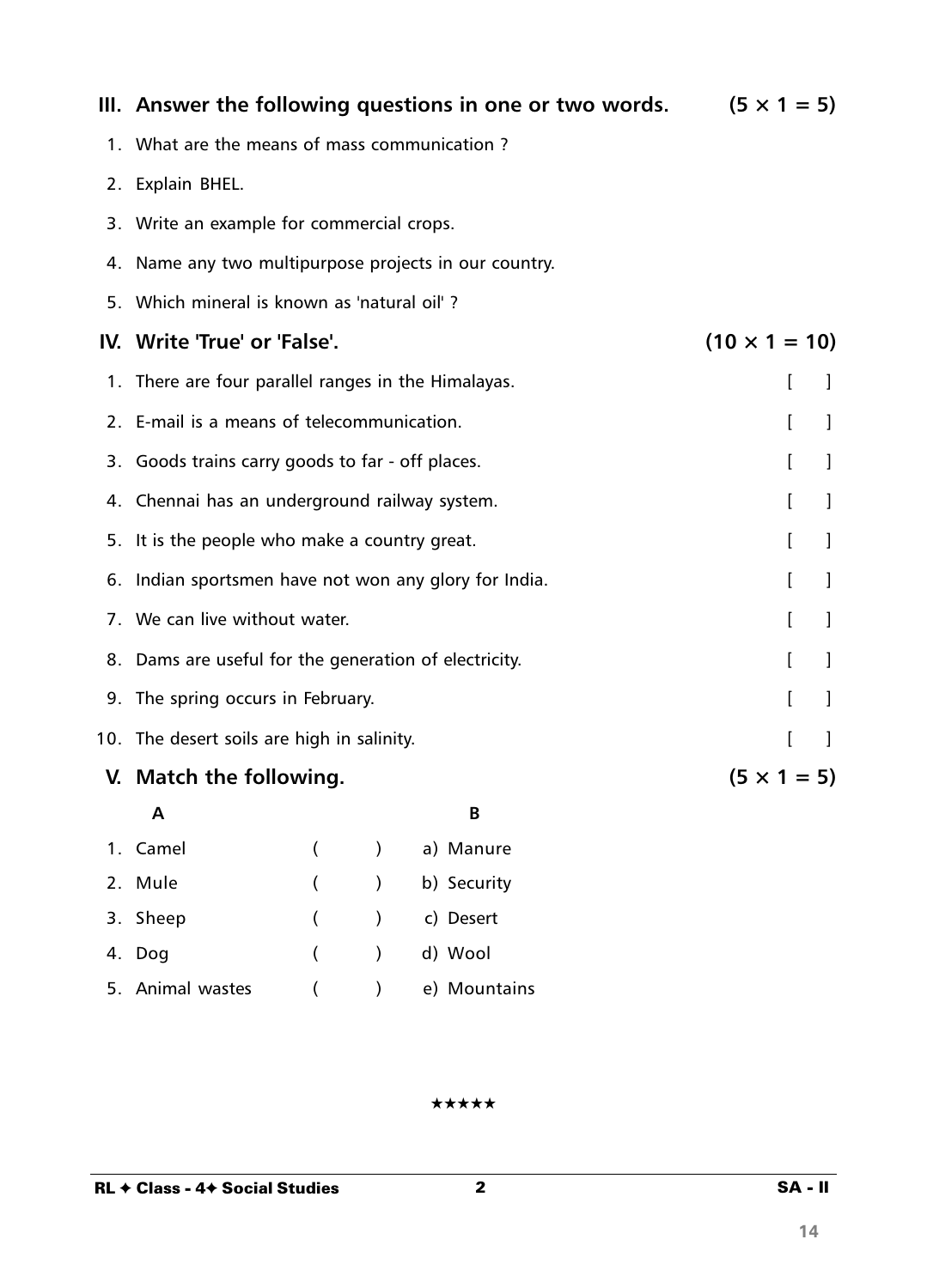|    | Syllabus:<br>(1 to 26 Lessons) | Class - 4 : Vikram Real Life Social Studies                                          |               |                 | 50                   |
|----|--------------------------------|--------------------------------------------------------------------------------------|---------------|-----------------|----------------------|
|    | $(Pg. No.s: 5 - 153)$          | Time: $2\frac{1}{2}$ Hours]                                                          |               | [Max. Marks: 50 |                      |
|    | <b>Name:</b>                   |                                                                                      | <b>Class:</b> | <b>Section:</b> | <b>Roll No.</b>      |
|    |                                | I. Answer the following questions.                                                   |               |                 | $(10 \times 2 = 20)$ |
|    |                                | 1. What are our national symbols?                                                    |               |                 |                      |
|    |                                | 2. Name the two houses of the state legislature.                                     |               |                 |                      |
|    |                                | 3. Who founded Sikhism ? What are his teachings ?                                    |               |                 |                      |
|    |                                | 4. Write a short note on Buddhism.                                                   |               |                 |                      |
|    |                                | 5. Why did Krishnadevaraya become great?<br>Mention the names of seasonal festivals. |               |                 |                      |
| 6. |                                | 7. Where are the islands of our country?                                             |               |                 |                      |
|    |                                | 8. What makes Kerala beautiful?                                                      |               |                 |                      |
|    |                                | 9. Mention the important tourist places in Rajasthan.                                |               |                 |                      |
|    |                                | 10. What is the importance of minerals?                                              |               |                 |                      |
|    | " Fill in the blanks.          |                                                                                      |               |                 | $(10 \times 1 = 10)$ |
|    |                                | 1. A is a broad, flat area of land.                                                  |               |                 |                      |
|    |                                | 2. In winter, days are _________.                                                    |               |                 |                      |
|    |                                | 3. Solution is the most important of all the minerals.                               |               |                 |                      |
|    |                                | 4. The ship of the Desert is [11] .                                                  |               |                 |                      |
|    |                                | 5. Nearly half of our people are ________.                                           |               |                 |                      |
|    |                                | 6. Tobacco is a _________ crop.                                                      |               |                 |                      |
|    | 7. HMT stands for _________.   |                                                                                      |               |                 |                      |
|    |                                | 8. A satellite moves in an 1997.                                                     |               |                 |                      |
|    |                                | 9. Similary 19. Suppose 1.5 known as the Heaven on the Earth.                        |               |                 |                      |
|    |                                | 10. Varanasi and prayag are the same centres.                                        |               |                 |                      |

RL ✦ Class - 4✦ Social Studies

 $\mathbf I$  $\blacksquare$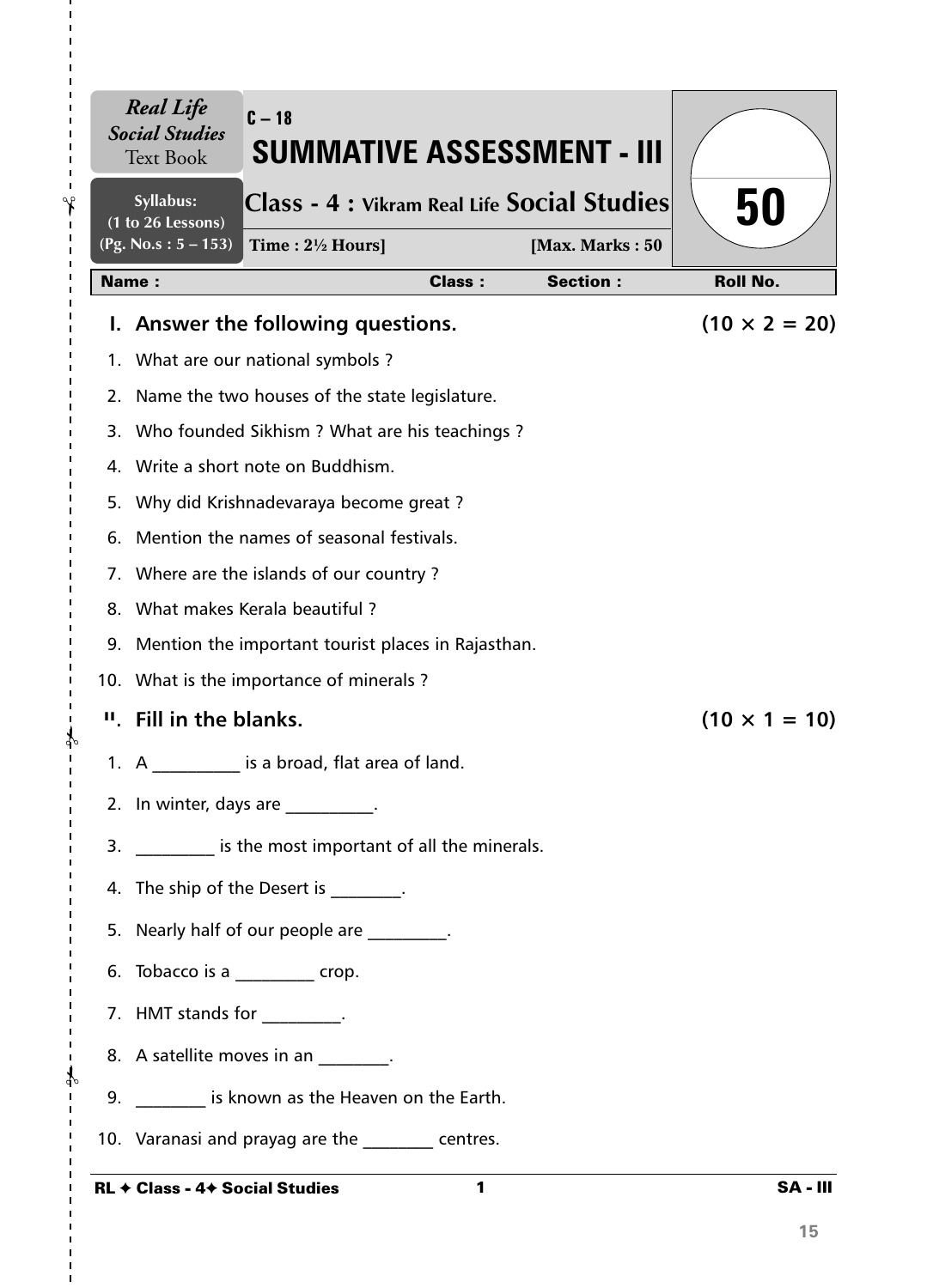|    |                                                             |                |               | III. Answer the following questions in one or two words. | $(5 \times 1 = 5)$   |   |
|----|-------------------------------------------------------------|----------------|---------------|----------------------------------------------------------|----------------------|---|
|    | 1. What are the two important dance forms of Punjab?        |                |               |                                                          |                      |   |
|    | 2. What is our National Anthem?                             |                |               |                                                          |                      |   |
|    | 3. What is the capital city of Andaman and Nicobar islands? |                |               |                                                          |                      |   |
|    | 4. Which oil is known as natural oil?                       |                |               |                                                          |                      |   |
|    | 5. What is Tamil Nadu famous for ?                          |                |               |                                                          |                      |   |
|    | IV. Write 'True' or 'False'.                                |                |               |                                                          | $(10 \times 1 = 10)$ |   |
| 1. | Jaipur is known as the Green City.                          |                |               |                                                          | L                    | J |
|    | 2. Money cannot be sent by post.                            |                |               |                                                          | I                    | 1 |
| 3. | The Mahanadi flows through Karnataka.                       |                |               |                                                          | I                    | 1 |
|    | 4. Chennai has an underground railway system.               |                |               |                                                          | L                    | J |
|    | 5. Charaka was an astronomer.                               |                |               |                                                          | I                    | 1 |
|    | 6. The population of our country has been increasing.       |                |               |                                                          | I                    | 1 |
|    | 7. In each state, there is a Supreme Court.                 |                |               |                                                          | I                    | J |
|    | 8. Dams are useful for the generation of electricity.       |                |               |                                                          | I                    | 1 |
|    | 9. The National Flag is hoisted on August 15 only.          |                |               |                                                          | I                    |   |
|    | 10. India has only one type of soil.                        |                |               |                                                          |                      |   |
|    | V. Match the following.                                     |                |               |                                                          | $(5 \times 1 = 5)$   |   |
|    | A                                                           |                |               | B                                                        |                      |   |
| 1. | Tansen                                                      | $\left($       | $\mathcal{C}$ | a) Brahma Samaj                                          |                      |   |
| 2. | Adi Grandh                                                  | $\left($       | $\mathcal{E}$ | b) Parsis                                                |                      |   |
| 3. | Zend Avesta                                                 | $\overline{(}$ | $\mathcal{C}$ | c) Sikhs                                                 |                      |   |
|    | 4. Raja Ram Mohan Roy (                                     |                | $\mathcal{E}$ | d) Amuktamalyada                                         |                      |   |
|    |                                                             |                |               |                                                          |                      |   |

5. Srikrishnadevaraya ( ) e) Musician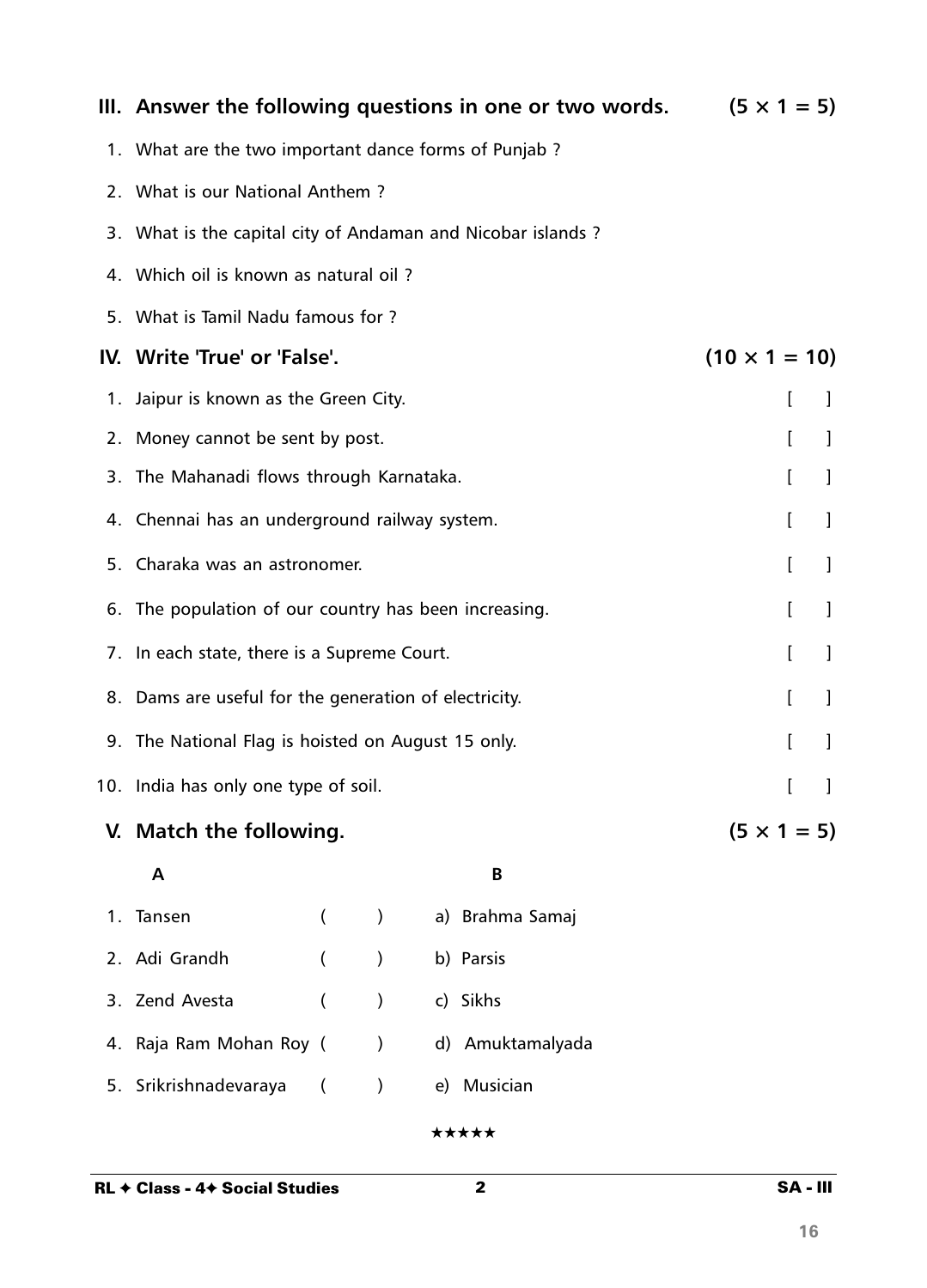|                                 | <b>Real Life</b><br><b>Social Studies</b><br><b>Text Book</b>                                              | $C-18$        |               | <b>FORMATIVE ASSESSMENT - I</b>             |                     |
|---------------------------------|------------------------------------------------------------------------------------------------------------|---------------|---------------|---------------------------------------------|---------------------|
|                                 | Syllabus:<br>(1 to 3 Lessons)                                                                              |               |               | Class - 4 : Vikram Real Life Social Studies | 25                  |
|                                 | (Pg. No.s: $5 - 20$ )                                                                                      | Time: 1 Hour] |               | [Max. Marks: 25                             |                     |
|                                 | <b>Name:</b>                                                                                               |               | <b>Class:</b> | <b>Section:</b>                             | <b>Roll No.</b>     |
|                                 | I. Answer the following questions.                                                                         |               |               |                                             | $(5 \times 2 = 10)$ |
|                                 | 1. What are the three parallel ranges in the Himalayas?                                                    |               |               |                                             |                     |
| Ans.                            |                                                                                                            |               |               |                                             |                     |
|                                 |                                                                                                            |               |               |                                             |                     |
|                                 | 2. What is the location of India?                                                                          |               |               |                                             |                     |
| Ans.                            |                                                                                                            |               |               |                                             |                     |
|                                 | 3. Who were the first to conquer Mount Everest?                                                            |               |               |                                             |                     |
| Ans.                            |                                                                                                            |               |               |                                             |                     |
|                                 |                                                                                                            |               |               |                                             |                     |
|                                 | 4. What is the Ganga action plain.                                                                         |               |               |                                             |                     |
| Ans.                            |                                                                                                            |               |               |                                             |                     |
|                                 |                                                                                                            |               |               |                                             |                     |
|                                 | 5. Where do the northern plains lie?                                                                       |               |               |                                             |                     |
| J.                              |                                                                                                            |               |               |                                             |                     |
|                                 |                                                                                                            |               |               |                                             |                     |
| J.                              | II. Fill in the blanks.                                                                                    |               |               |                                             | $(5 \times 1 = 5)$  |
|                                 | 1. The Ganga is called the ____________ in Bangladesh.                                                     |               |               |                                             |                     |
| $\mathbf{I}$                    | 2. India is in the _____________ hemisphere.                                                               |               |               |                                             |                     |
| $\frac{1}{2}$<br>$\blacksquare$ | 3. The Greater Himalayas are known as ___________.<br>4. _______________ is the highest peak in the world. |               |               |                                             |                     |
|                                 |                                                                                                            |               |               |                                             |                     |
|                                 | 5. The word "Himalaya" means __________.<br>RL + Class - 4+ Social Studies                                 |               | 1             |                                             | $FA - I$            |

Note: Cut along the marking to avoid un-even cutting or torn 

 $\frac{1}{1}$  $\mathbf I$  $\mathbf I$  $\mathbf I$ 

 $\mathbf{I}$  $\mathbf I$  $\mathbf I$  $\frac{1}{1}$ 

 $\frac{1}{1}$  $\bar{\mathbf{I}}$  $\mathbf{I}$  $\mathbf{I}$  $\mathbf{I}$  $\mathbf{I}$  $\mathbf{I}$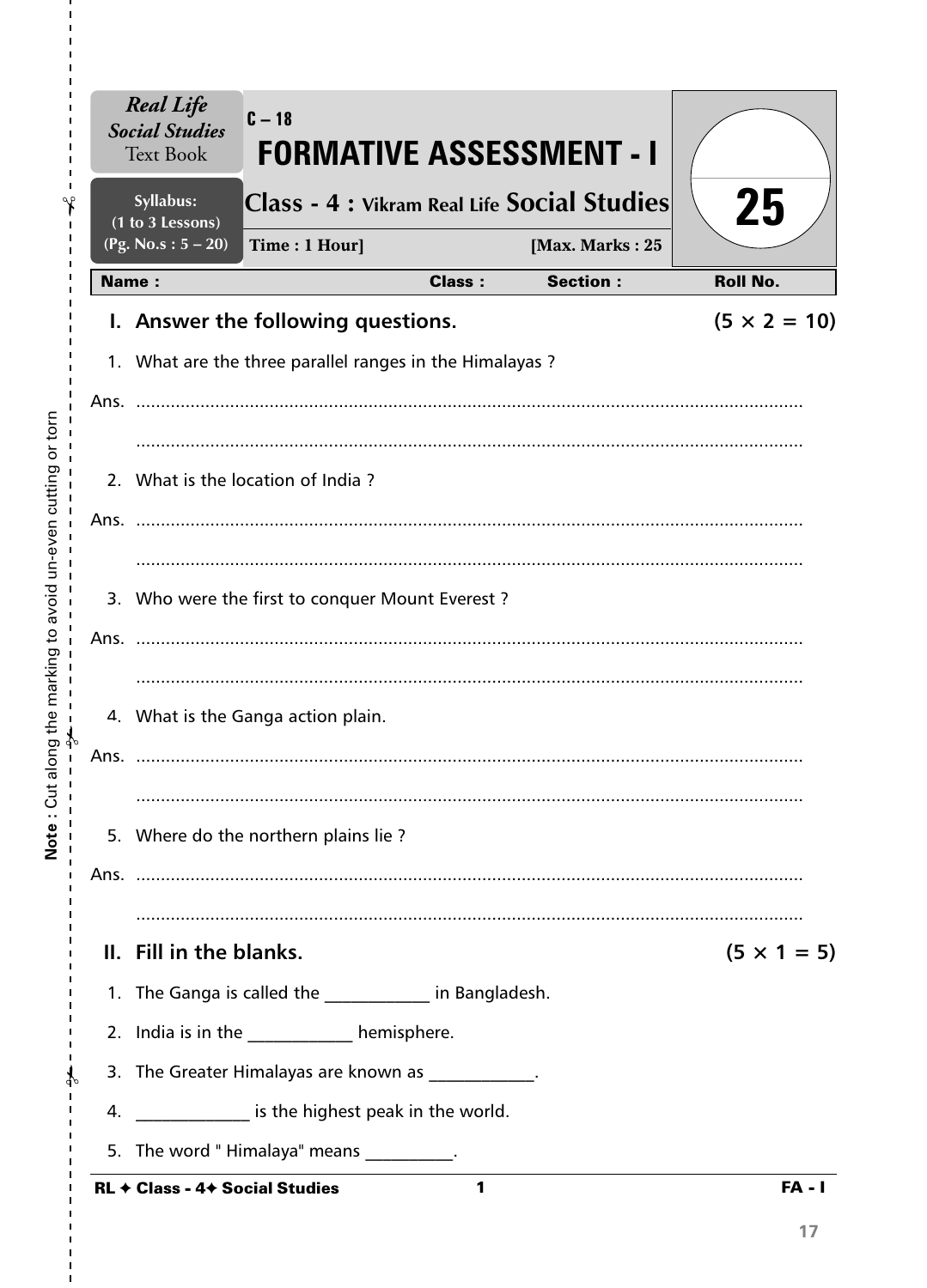

5. Food Bowl of India ( ) e) Sundarban

★★★★★

2 FA - I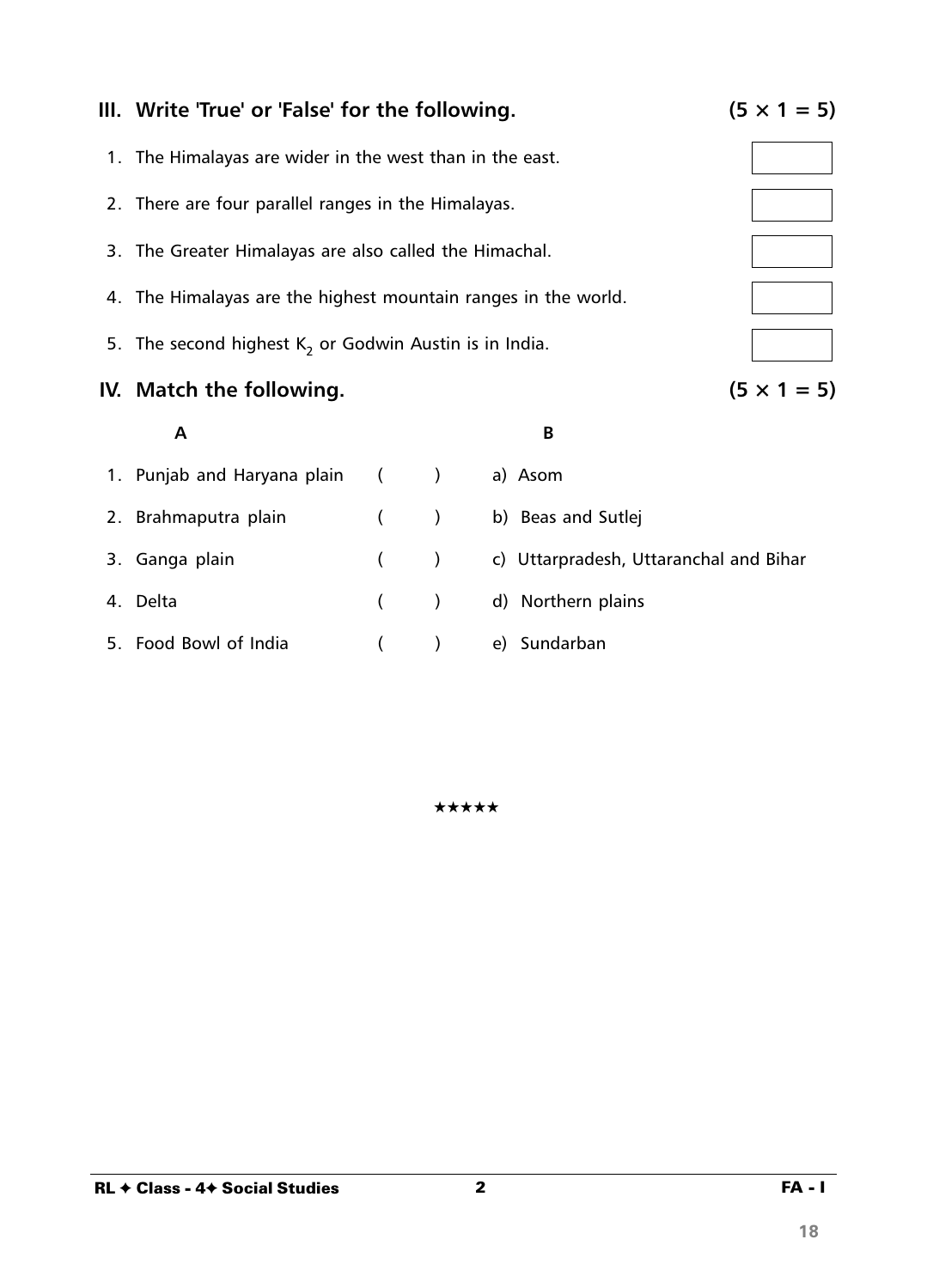|              | <b>Real Life</b><br><b>Social Studies</b><br><b>Text Book</b> | $C - 18$                                              |               | <b>FORMATIVE ASSESSMENT - II</b>            |                     |
|--------------|---------------------------------------------------------------|-------------------------------------------------------|---------------|---------------------------------------------|---------------------|
|              | Syllabus:<br>(4 to 7 Lessons)                                 |                                                       |               | Class - 4 : Vikram Real Life Social Studies | 25                  |
|              | (Pg. No.s: $21 - 38$ )                                        | Time: 1 Hour]                                         |               | [Max. Marks: 25                             |                     |
| <b>Name:</b> |                                                               |                                                       | <b>Class:</b> | <b>Section:</b>                             | <b>Roll No.</b>     |
|              |                                                               | I. Answer the following questions.                    |               |                                             | $(5 \times 2 = 10)$ |
|              |                                                               | 1. What are the four important seasons in India?      |               |                                             |                     |
|              |                                                               |                                                       |               |                                             |                     |
|              |                                                               | 2. What are the two groups of islands in India?       |               |                                             |                     |
|              |                                                               |                                                       |               |                                             |                     |
|              | 3. What are oases?                                            |                                                       |               |                                             |                     |
| Ans.         |                                                               |                                                       |               |                                             |                     |
| Ans.         |                                                               | 4. What is the Chota Nagpur plateau famous for?       |               |                                             |                     |
|              | 5. What is weather?                                           |                                                       |               |                                             |                     |
|              |                                                               |                                                       |               |                                             |                     |
|              | II. Fill in the blanks.                                       |                                                       |               |                                             | $(5 \times 1 = 5)$  |
|              |                                                               | 1. In winter, days are ___________.                   |               |                                             |                     |
|              |                                                               | 2. $A$ _____________ is a broad, flat area of land.   |               |                                             |                     |
|              |                                                               | 3. The Chilka lake is in the state of [100].          |               |                                             |                     |
|              |                                                               | 4. The plateau region is _________ in shape.          |               |                                             |                     |
|              |                                                               | 5. ______________ gets the highest rainfall in india. |               |                                             |                     |
|              | <b>RL + Class - 4+ Social Studies</b>                         |                                                       | 1             |                                             | <b>FA - II</b>      |

Ï  $\mathbf{I}$ f. Ï  $\blacksquare$ п п Ţ  $\blacksquare$  $\mathbf{I}$  $\mathbf I$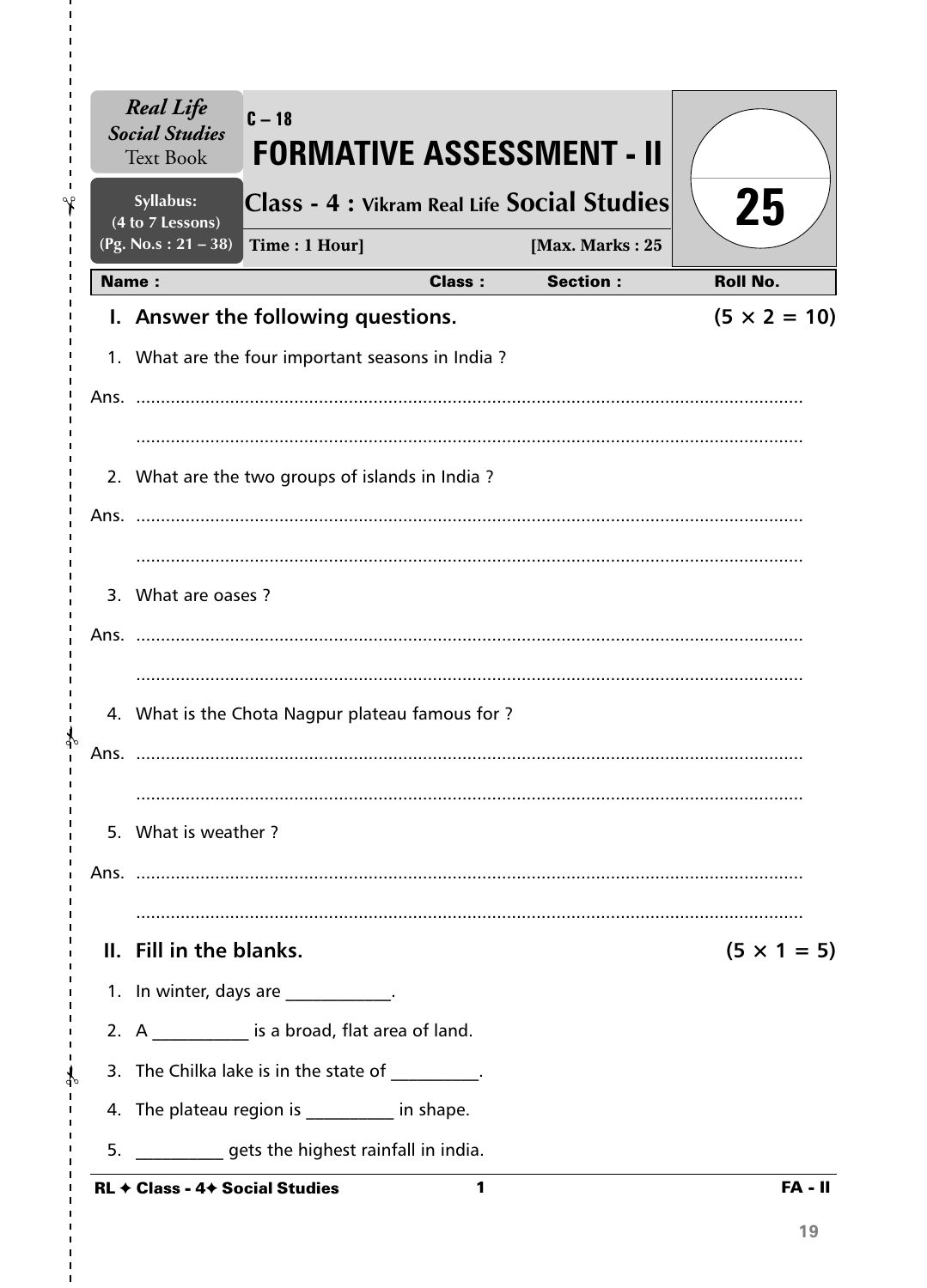### 2 FA - II

## **III.** Write 'True' or 'False' for the following.  $(5 \times 1 = 5)$

- 1. The desert are is more suitable for sustaining a large population.
- 2. The temperature is very high in hilly regions in summer.
- 3. The Indian Desert extends up to Gujarat in the South.
- 4. The Southern plains experience Loos in summer.
- 5. The spring occurs in February.

#### **IV.** Match the following.  $(5 \times 1 = 5)$

| Α                |       | B                              |
|------------------|-------|--------------------------------|
| 1. Arabian sea   | $($ ) | a) Gujarat                     |
| 2. Bay of Bengal | $($ ) | b) Andhra pradesh              |
| 3. Lagoons       | $($ ) | c) Andaman and Nicobar Islands |
| 4. Visakhapatnam | $($ ) | d) Kerala                      |
| 5. Kandla        |       | e) Lakshadweep Islands         |

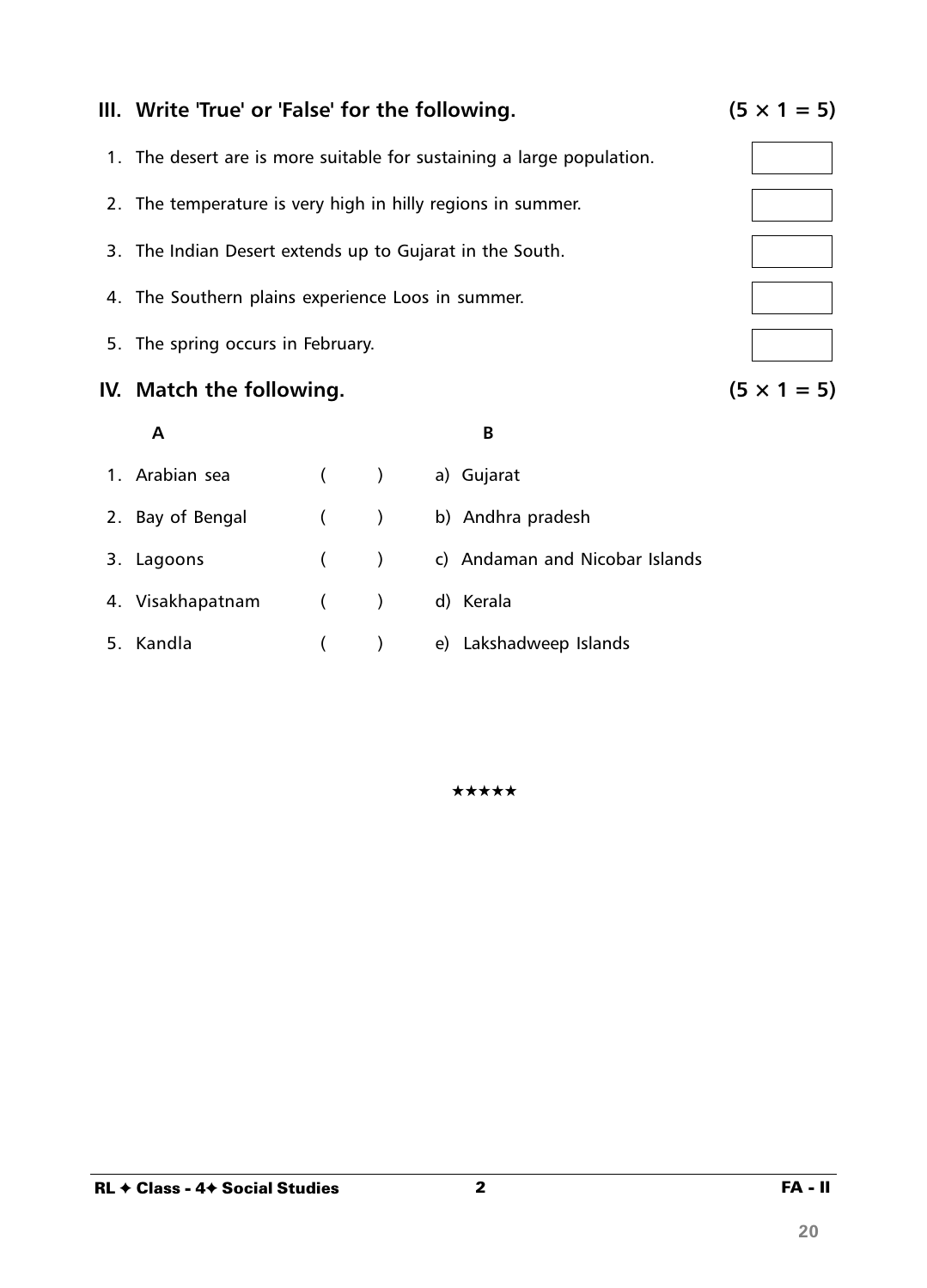|    |      | <b>Real Life</b><br><b>Social Studies</b><br><b>Text Book</b> | $C - 18$<br>FORMATIVE ASSESSMENT - III                               |               |                 |                     |
|----|------|---------------------------------------------------------------|----------------------------------------------------------------------|---------------|-----------------|---------------------|
| ٩ρ |      | Syllabus:                                                     | Class - 4 : Vikram Real Life Social Studies                          |               |                 | 25                  |
|    |      | (9 to 13 Lessons)<br>(Pg. No.s: $44 - 70$ )                   | Time: 1 Hour]                                                        |               | [Max. Marks: 25 |                     |
|    |      | <b>Name:</b>                                                  |                                                                      | <b>Class:</b> | <b>Section:</b> | <b>Roll No.</b>     |
|    |      |                                                               | I. Answer the following questions.                                   |               |                 | $(5 \times 2 = 10)$ |
|    |      |                                                               | 1. Where do we get medical treatment for animals?                    |               |                 |                     |
|    |      |                                                               |                                                                      |               |                 |                     |
|    |      |                                                               |                                                                      |               |                 |                     |
|    |      |                                                               | 2. What are the important multipurpose projects in India?            |               |                 |                     |
|    |      |                                                               |                                                                      |               |                 |                     |
|    |      |                                                               |                                                                      |               |                 |                     |
|    |      |                                                               | 3. What should we do to improve the quality of our people?           |               |                 |                     |
|    |      |                                                               |                                                                      |               |                 |                     |
|    |      |                                                               |                                                                      |               |                 |                     |
|    |      |                                                               | <sup>4</sup> . Where are petroleum reserves located in our country ? |               |                 |                     |
|    | Ans. |                                                               |                                                                      |               |                 |                     |
|    |      |                                                               |                                                                      |               |                 |                     |
|    |      |                                                               | 5. What is Chipko Movement?                                          |               |                 |                     |
|    |      |                                                               |                                                                      |               |                 |                     |
|    |      |                                                               |                                                                      |               |                 |                     |
|    |      | II. Fill in the blanks.                                       |                                                                      |               |                 | $(5 \times 1 = 5)$  |
|    |      |                                                               | 1. Nearly half of our people are _________.                          |               |                 |                     |
|    |      |                                                               | 2. Kolar mines are famous for the same is                            |               |                 |                     |
|    |      |                                                               | 3. ___________ refers to the increase of fish production.            |               |                 |                     |
|    |      |                                                               | 4. project was built across the river Sutlej.                        |               |                 |                     |
|    |      |                                                               | 5. The tropical moist deciduous forests are called                   |               |                 |                     |
|    |      | <b>RL + Class - 4+ Social Studies</b>                         |                                                                      | 1             |                 | <b>FA - III</b>     |

 $\mathbf{I}$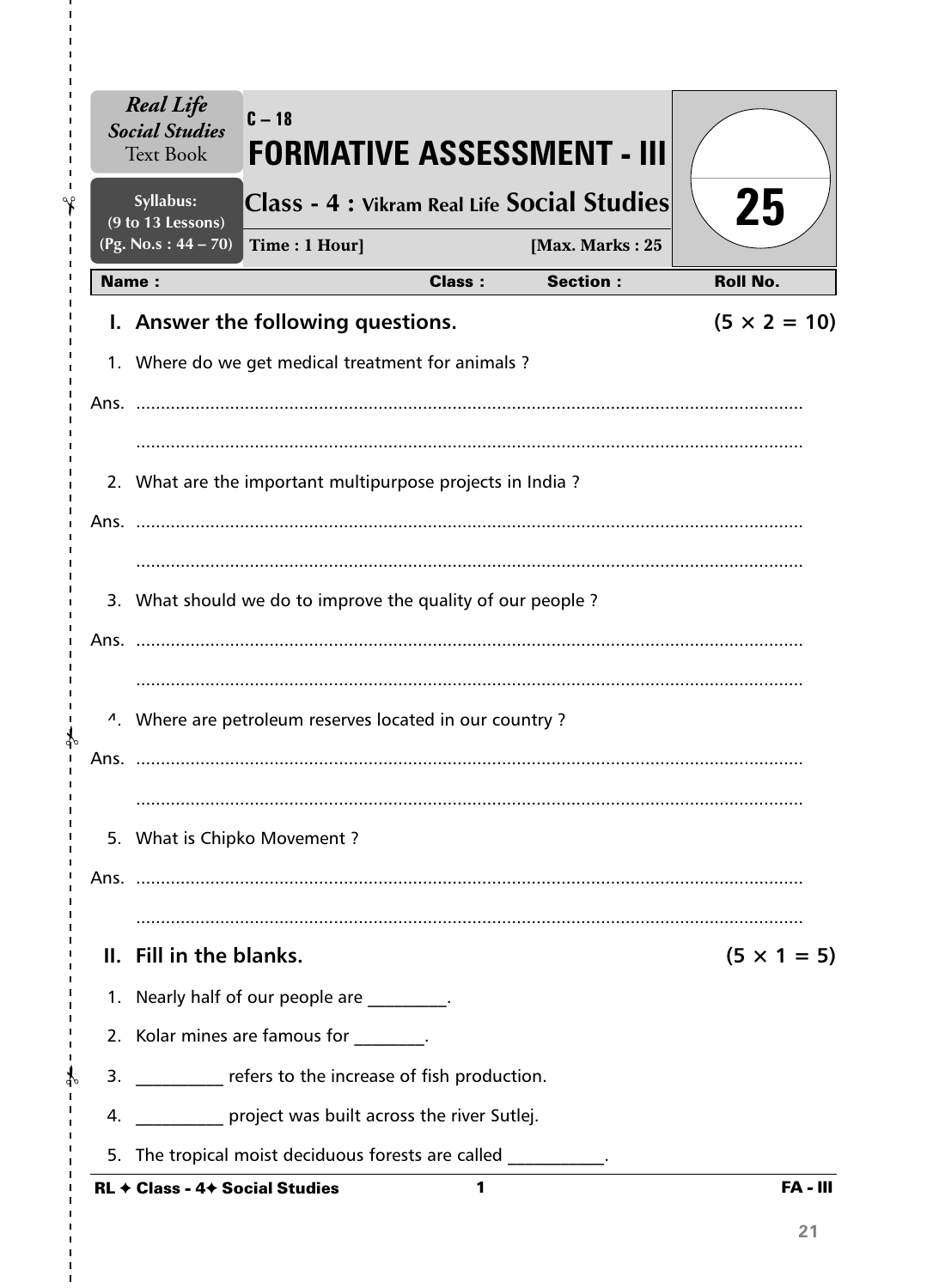



### **IV.** Match the following.  $(5 \times 1 = 5)$

| A                |   |                          | R                   |
|------------------|---|--------------------------|---------------------|
| 1. Camel         | ( | $\overline{\phantom{a}}$ | a) Manure           |
| 2. Mule          | ( |                          | b) Security         |
| 3. Sheep         | ( |                          | C)<br><b>Desert</b> |
| 4. Dog           | ( | $\rightarrow$            | d) Wool             |
| 5. Animal wastes |   |                          | e) Mountains        |

#### ★★★★★

## **III.** Write 'True' or 'False' for the following.  $(5 \times 1 = 5)$

- 1. It is the people who make a country great.
- 2. Coal is used in the generation of electricity.
- 3. Dams are useful for the generation of electricity.
- 4. It is the people who make a country great.
- 5. We can live without water.

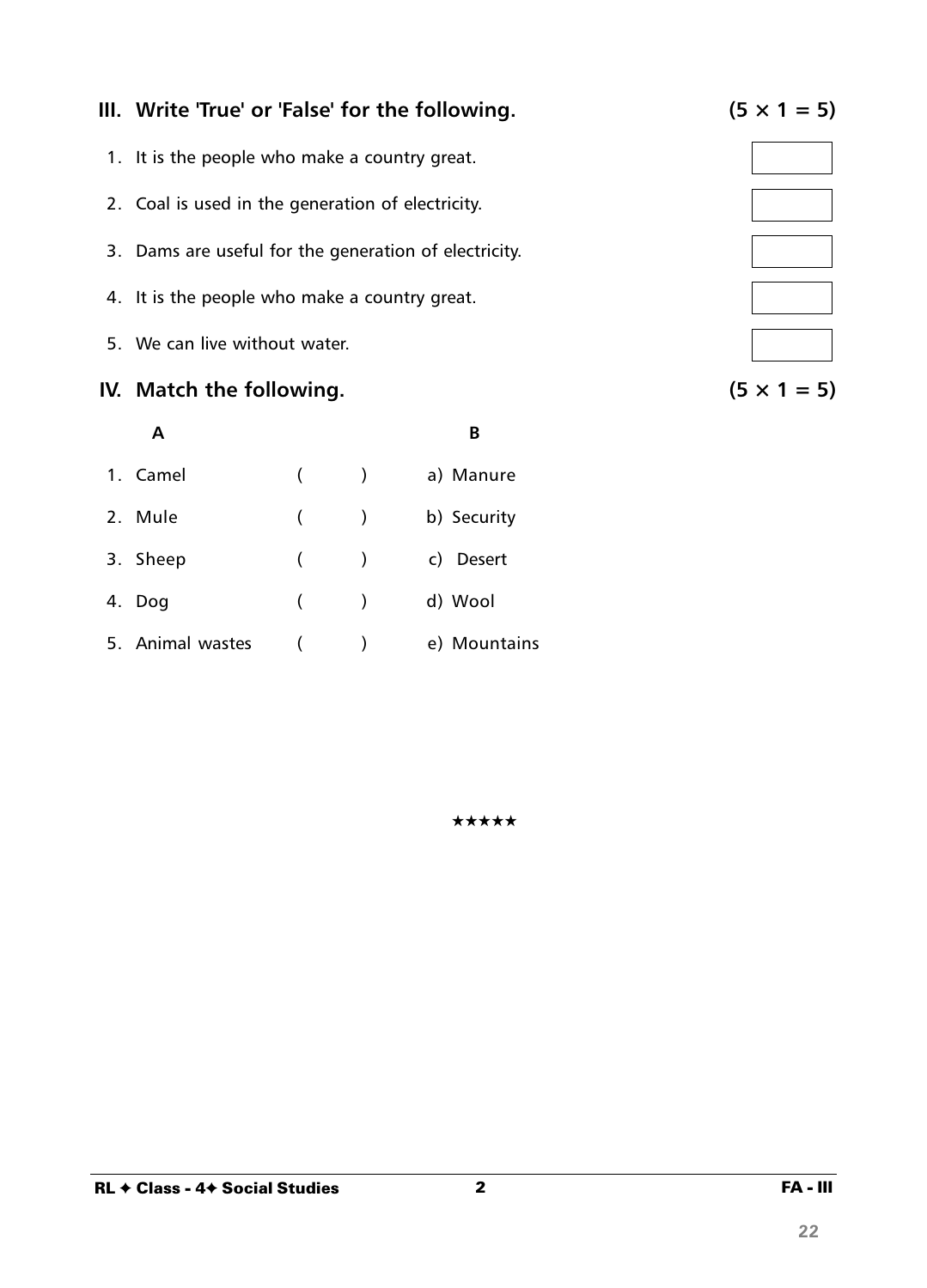|              | <b>Real Life</b><br><b>Social Studies</b><br><b>Text Book</b> | $C - 18$                                                 |               | <b>FORMATIVE ASSESSMENT - IV</b>            |                     |
|--------------|---------------------------------------------------------------|----------------------------------------------------------|---------------|---------------------------------------------|---------------------|
|              | Syllabus:<br>(17 to 22 Lessons)                               |                                                          |               | Class - 4 : Vikram Real Life Social Studies | 25                  |
| <b>Name:</b> | $(Pg. No.s: 91 - 131)$                                        | Time: 1 Hour]                                            | <b>Class:</b> | [Max. Marks: 25<br><b>Section:</b>          | <b>Roll No.</b>     |
|              |                                                               |                                                          |               |                                             | $(5 \times 2 = 10)$ |
|              |                                                               | I. Answer the following questions.                       |               |                                             |                     |
|              |                                                               | 1. What are the principal languages of Sikkim?           |               |                                             |                     |
|              |                                                               |                                                          |               |                                             |                     |
|              |                                                               |                                                          |               |                                             |                     |
|              |                                                               | 2. Name the important tribals of Bihar.                  |               |                                             |                     |
|              |                                                               |                                                          |               |                                             |                     |
|              |                                                               |                                                          |               |                                             |                     |
|              |                                                               | 3. What are the important festivals of Rajasthan?        |               |                                             |                     |
| Ans.         |                                                               |                                                          |               |                                             |                     |
|              |                                                               |                                                          |               |                                             |                     |
|              |                                                               | 4. What makes Kerala beautiful?                          |               |                                             |                     |
| Ans.         |                                                               |                                                          |               |                                             |                     |
|              |                                                               |                                                          |               |                                             |                     |
|              |                                                               | 5. What are the two types of Indian classical music?     |               |                                             |                     |
|              |                                                               |                                                          |               |                                             |                     |
|              |                                                               |                                                          |               |                                             |                     |
|              | II. Fill in the blanks.                                       |                                                          |               |                                             | $(5 \times 1 = 5)$  |
|              |                                                               | 1. Ghumar is a folk dance in _____________.              |               |                                             |                     |
|              |                                                               | 2. Cellular Jail is in ____________.                     |               |                                             |                     |
|              |                                                               | 3. _______________ is known as the Pink City.            |               |                                             |                     |
|              |                                                               | 4. ______________ is the most famous festival of Kerala. |               |                                             |                     |
| 5.           |                                                               | is known as the Heaven of the earth.                     |               |                                             |                     |
|              | <b>RL + Class - 4+ Social Studies</b>                         |                                                          | 1             |                                             | FA-IV               |

 $\mathbf{I}$ 

> > $\blacksquare$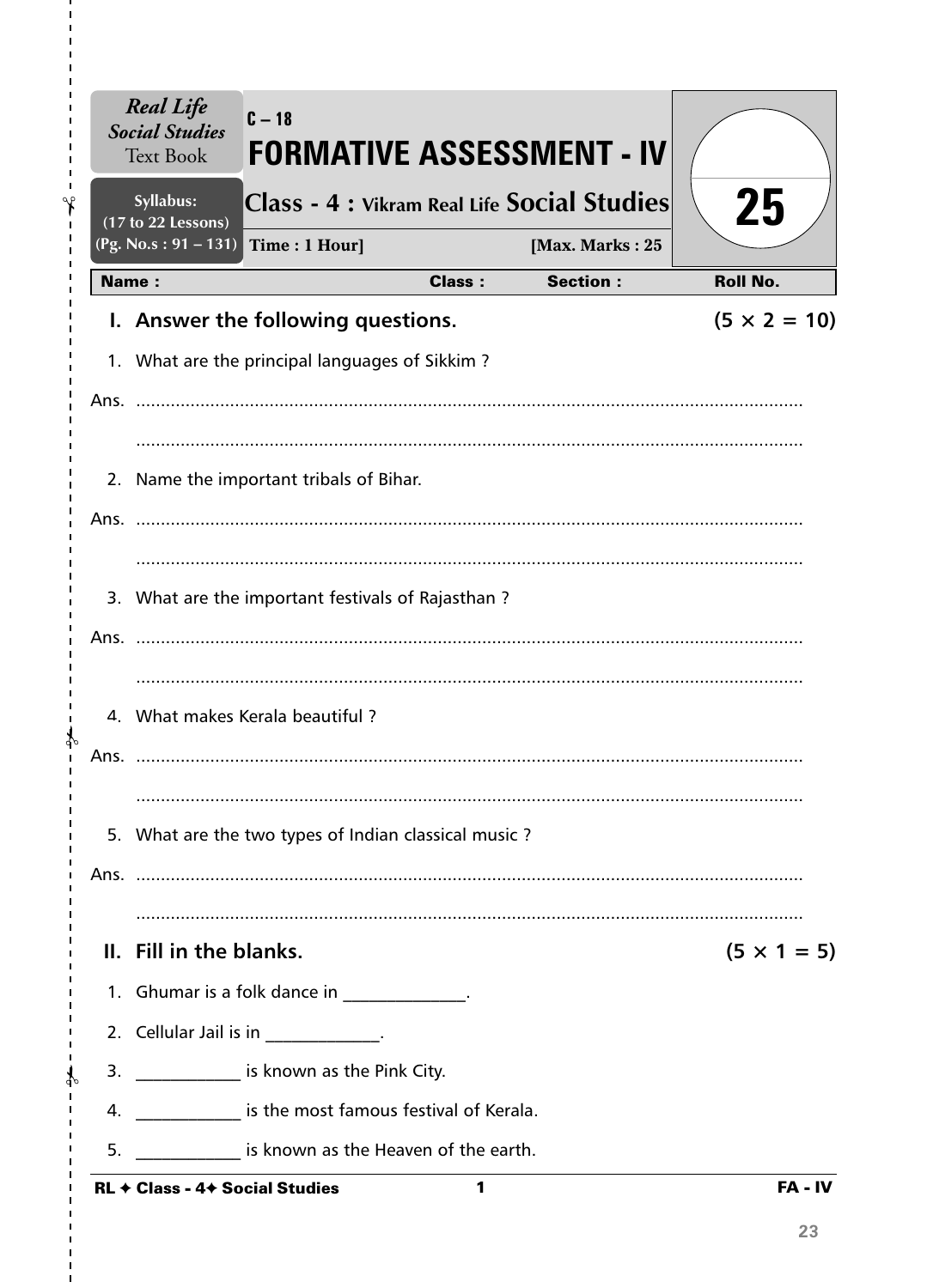2 FA - IV

## **III.** Write 'True' or 'False' for the following.  $(5 \times 1 = 5)$

- 1. Jaipur is known as the Green city.
- 2. The Kovalam beach is a famous beach in Kerala.
- 3. Water is scarce in the desert region.
- 4. Men in Kerala and Tamil Nadu wear lungis.
- 5. Water is scarce in the desert region.

### **IV.** Match the following.  $(5 \times 1 = 5)$

# **A B** 1. Kandla ( ) a) Silvassa 2. Onam ( ) b) Port Blair 3. Dadra and Nagar Haveli ( ) c) Kerala 4. Lingaraja Swamy Temple ( ) d) Bhubaneswar 5. Cellular Jail ( ) e) Gujarat

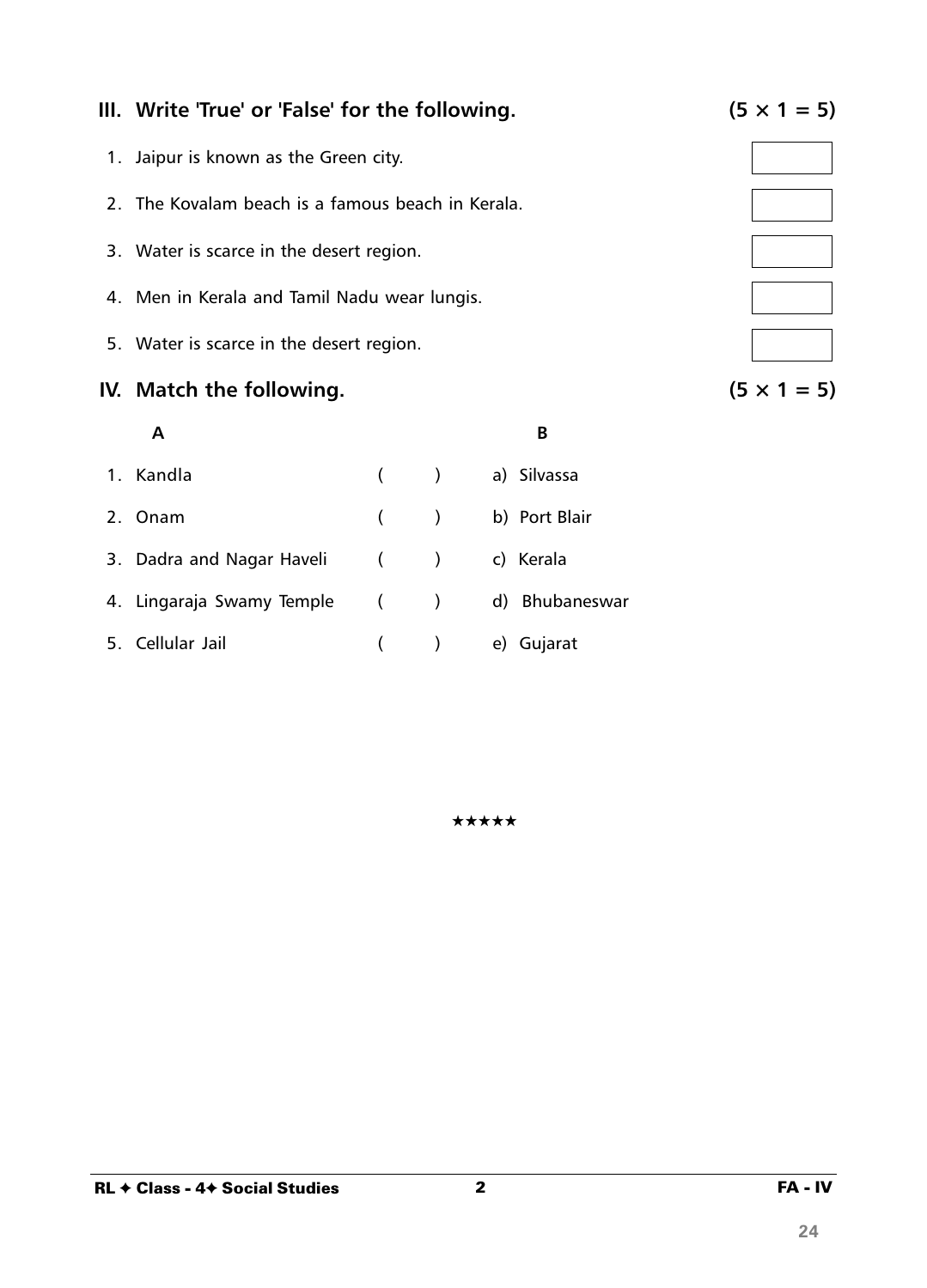|    | <b>Real Life</b><br><b>Social Studies</b><br><b>Text Book</b> | $C - 18$<br><b>SUMMATIVE ASSESSMENT - I</b>                |               |                 |                      |
|----|---------------------------------------------------------------|------------------------------------------------------------|---------------|-----------------|----------------------|
|    | Syllabus:<br>(1 to 8 Lessons)                                 | Class - 4 : Vikram Real Life Social Studies                |               |                 | 50                   |
|    | (Pg. No.s: $5 - 43$ )                                         | Time: $2\frac{1}{2}$ Hours]                                |               | [Max. Marks: 50 |                      |
|    | <b>Name:</b>                                                  |                                                            | <b>Class:</b> | <b>Section:</b> | <b>Roll No.</b>      |
|    |                                                               | I. Answer the following questions.                         |               |                 | $(10 \times 2 = 20)$ |
|    |                                                               | 1. Why are black soils known as black cotton soils?        |               |                 |                      |
|    |                                                               | 2. What are the four important seasons in India?           |               |                 |                      |
| 3. |                                                               | Name the important rivers of the central plateau region.   |               |                 |                      |
|    | 4. What are Oasis ?                                           |                                                            |               |                 |                      |
|    |                                                               | 5. What are the three parallel ranges in the Himalayas?    |               |                 |                      |
|    |                                                               | 6. Where are the coastal plains situated in India?         |               |                 |                      |
|    |                                                               | 7. Why is South India called a peninsula?                  |               |                 |                      |
|    |                                                               | 8. What are the five major physical regions of India?      |               |                 |                      |
|    |                                                               | 9. What types of soils are found in India?                 |               |                 |                      |
|    |                                                               | 10. What are the two groups of islands in India?           |               |                 |                      |
|    | Fill in the blanks.                                           |                                                            |               |                 | $(10 \times 1 = 10)$ |
|    |                                                               | 1. The alluvial soils are found in the northern plains and |               |                 |                      |
|    |                                                               | 2. In winter, days are fig.                                |               |                 |                      |
|    |                                                               | 3. The river Mahanadi flows through the _________ plains.  |               |                 |                      |
|    |                                                               | 4. The ___________ is called the 'Ship of the Desert'.     |               |                 |                      |
|    |                                                               | 5. The Ganga originates in ___________.                    |               |                 |                      |
|    |                                                               | 6. The word "Himalaya" means                               |               |                 |                      |
|    |                                                               | 7. India is in the _________ hemisphere.                   |               |                 |                      |
|    |                                                               | 8. The Andaman and Nicobar Islands are in the              |               |                 |                      |
|    |                                                               | 9. The river Yamuna joins the Ganga at 1997.               |               |                 |                      |
|    |                                                               | 10. The area of the Thar Desert is about ________.         |               |                 |                      |
|    | <b>RL + Class - 4+ Social Studies</b>                         |                                                            | 1             |                 | $SA - I$             |

Ĭ.

 $\mathbf{I}$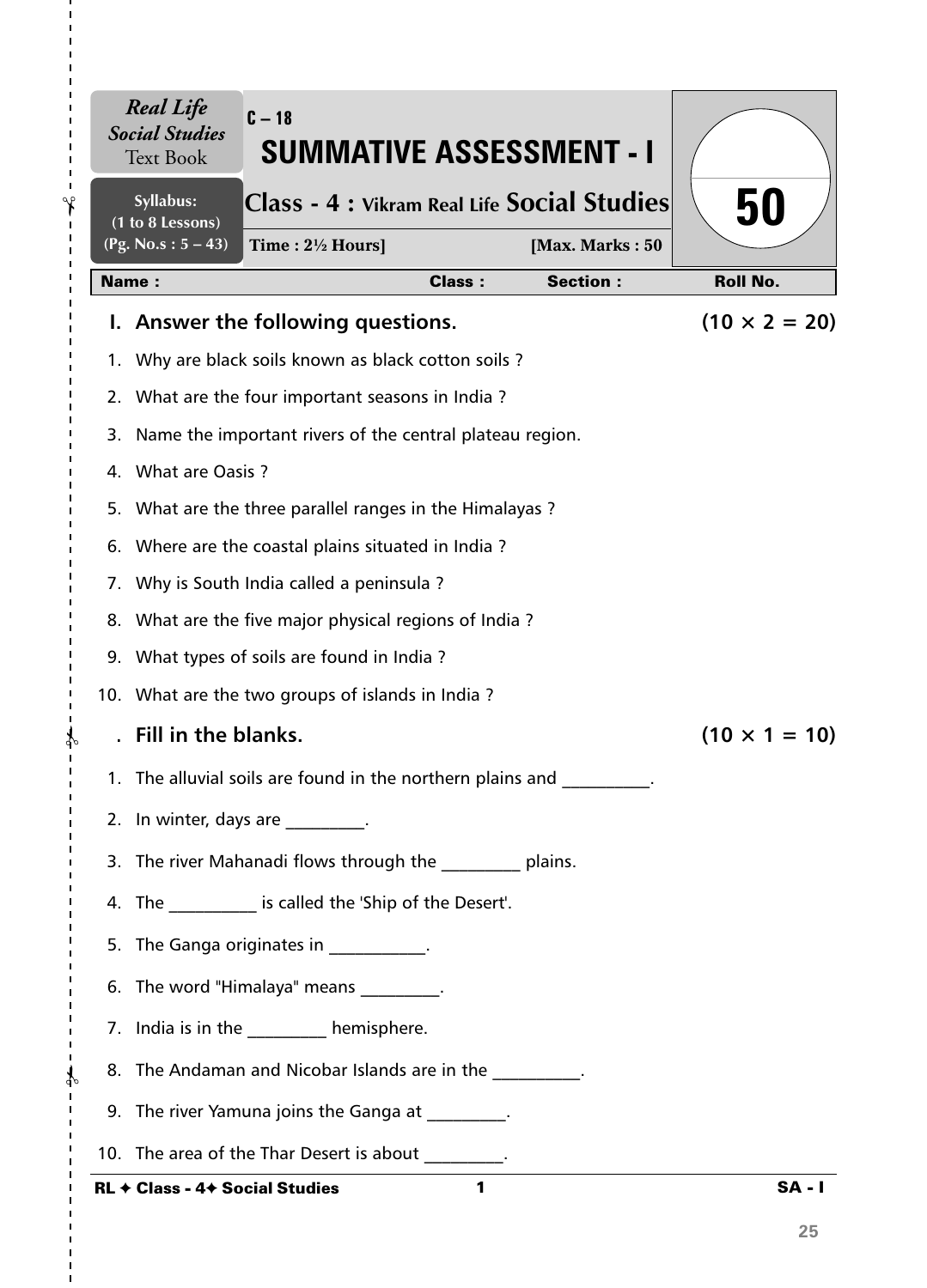|    |                                                                 |                      |               |    | III. Answer the following questions in one or two words. |                      | $(5 \times 1 = 5)$ |   |
|----|-----------------------------------------------------------------|----------------------|---------------|----|----------------------------------------------------------|----------------------|--------------------|---|
|    | 1. Where is Corbett National Park located ?                     |                      |               |    |                                                          |                      |                    |   |
|    | 2. What is the extent of the Thar Desert?                       |                      |               |    |                                                          |                      |                    |   |
|    | 3. Which is the largest delta in the world?                     |                      |               |    |                                                          |                      |                    |   |
|    | 4. What is the other name for black soils?                      |                      |               |    |                                                          |                      |                    |   |
|    | 5. What is the highest peak in the world?                       |                      |               |    |                                                          |                      |                    |   |
|    | IV. Write 'True' or 'False' for the following.                  |                      |               |    |                                                          | $(10 \times 1 = 10)$ |                    |   |
|    | 1. The red soils are found in the northern plains.              |                      |               |    |                                                          |                      | I                  | J |
|    | 2. The Indian Desert extends upto Gujarat in the south.         |                      |               |    |                                                          |                      | L                  | 1 |
|    | 3. The spring occurs in February.                               |                      |               |    |                                                          |                      | L                  |   |
|    | 4. In India, rains occur first in Kerala.                       |                      |               |    |                                                          |                      | L                  |   |
|    | 5. Animals are found in large numbers in the Thar Desert.       |                      |               |    |                                                          |                      | I                  | 1 |
|    | 6. The climate of India varies from region to region.           |                      |               |    |                                                          |                      | I                  | 1 |
|    | 7. There are four parallel ranges in the Himalayas.             |                      |               |    |                                                          |                      | L                  | 1 |
|    | 8. The desert soils are high in salinity.                       |                      |               |    |                                                          |                      | I                  | 1 |
|    | 9. The second highest peak $K_2$ or Godwin Austin, is in India. |                      |               |    |                                                          |                      | L                  |   |
|    | 10. India has only one type of soil.                            |                      |               |    |                                                          |                      | ſ                  | 1 |
|    | V. Match the following.                                         |                      |               |    |                                                          |                      | $(5 \times 1 = 5)$ |   |
|    | Α                                                               |                      |               |    | B                                                        |                      |                    |   |
| 1. | Arabian sea                                                     | $\left($             | $\mathcal{C}$ |    | a) Gujarat                                               |                      |                    |   |
| 2. | Bay of Bengal                                                   | $\left($             | $\mathcal{E}$ |    | b) Andhra Pradesh                                        |                      |                    |   |
| 3. | Lagoons                                                         | $\overline{ }$       | $\mathcal{E}$ |    | c) Andaman and Nicobar Islands                           |                      |                    |   |
| 4. | Visakhapatnam                                                   | $\overline{(\cdot)}$ | $\mathcal{E}$ |    | d) Kerala                                                |                      |                    |   |
| 5. | Kandla                                                          |                      |               | e) | Lakshadweep Islands                                      |                      |                    |   |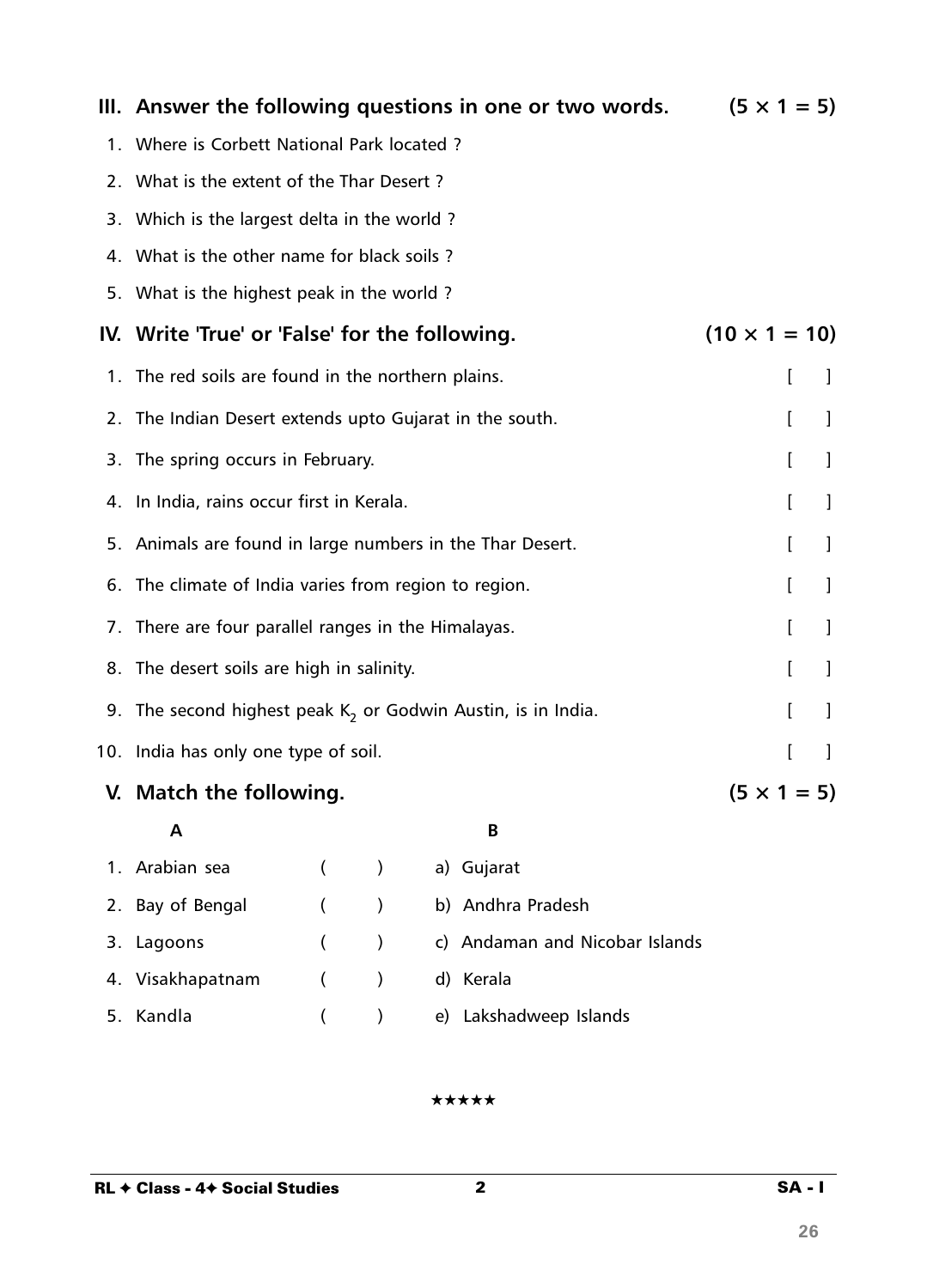|    | <b>Real Life</b><br><b>Social Studies</b><br><b>Text Book</b> | $C-18$<br><b>SUMMATIVE ASSESSMENT - II</b>                                             |               |                 |                      |
|----|---------------------------------------------------------------|----------------------------------------------------------------------------------------|---------------|-----------------|----------------------|
|    | Syllabus:<br>(1 to 16 Lessons)                                | Class - 4 : Vikram Real Life Social Studies                                            |               |                 | 50                   |
|    | $(Pg. No.s: 5 - 90)$                                          | Time: $2\frac{1}{2}$ Hours]                                                            |               | [Max. Marks: 50 |                      |
|    | Name:                                                         |                                                                                        | <b>Class:</b> | <b>Section:</b> | <b>Roll No.</b>      |
|    |                                                               | I. Answer the following questions.                                                     |               |                 | $(10 \times 2 = 20)$ |
|    |                                                               | 1. What are the differences between the ancient and the modern means of communication? |               |                 |                      |
|    |                                                               | 2. What are the important airports in India?                                           |               |                 |                      |
|    |                                                               | 3. Why are human resources important?                                                  |               |                 |                      |
|    |                                                               | 4. How are animals useful in farming?                                                  |               |                 |                      |
| 5. |                                                               | Mention some of the non-metallic minerals.                                             |               |                 |                      |
|    | 6. What is Vanamahotsav?                                      |                                                                                        |               |                 |                      |
|    |                                                               | 7. What is the type of climate prevailing in India?                                    |               |                 |                      |
|    |                                                               | 8. What is the Chota Nagpur plateau famous for ?                                       |               |                 |                      |
|    | 9. What is Delta?                                             |                                                                                        |               |                 |                      |
|    |                                                               | 10. What are passes ? Name some of the imprtant passes in the Himalayas.               |               |                 |                      |
|    | II. Fill in the blanks.                                       |                                                                                        |               |                 | $(10 \times 1 = 10)$ |
|    | 1. The                                                        | is the cheapest means of postal communication.                                         |               |                 |                      |
|    |                                                               | 2. Tobacco is a ____________ crop.                                                     |               |                 |                      |
|    |                                                               | 3. Khariff season starts in [11] .                                                     |               |                 |                      |
|    |                                                               | 4. Agricultural production has gone up due to 1996.                                    |               |                 |                      |
|    |                                                               | 5. Rabi season starts in Fig. 2.                                                       |               |                 |                      |
|    |                                                               | 6. Nepa Nagar is famous for its ________.                                              |               |                 |                      |
|    | 7. HMT stands for __________.                                 |                                                                                        |               |                 |                      |
|    | 8. BHEL stands for Fig.                                       |                                                                                        |               |                 |                      |
|    |                                                               | 9. The population of India in 1991 was ________.                                       |               |                 |                      |
|    |                                                               | 10. Animals are treated at 10.                                                         |               |                 |                      |
|    |                                                               | RL ← Class - 4← Social Studies                                                         | $\mathbf{1}$  |                 | <b>SA - II</b>       |

 $-\frac{1}{2}$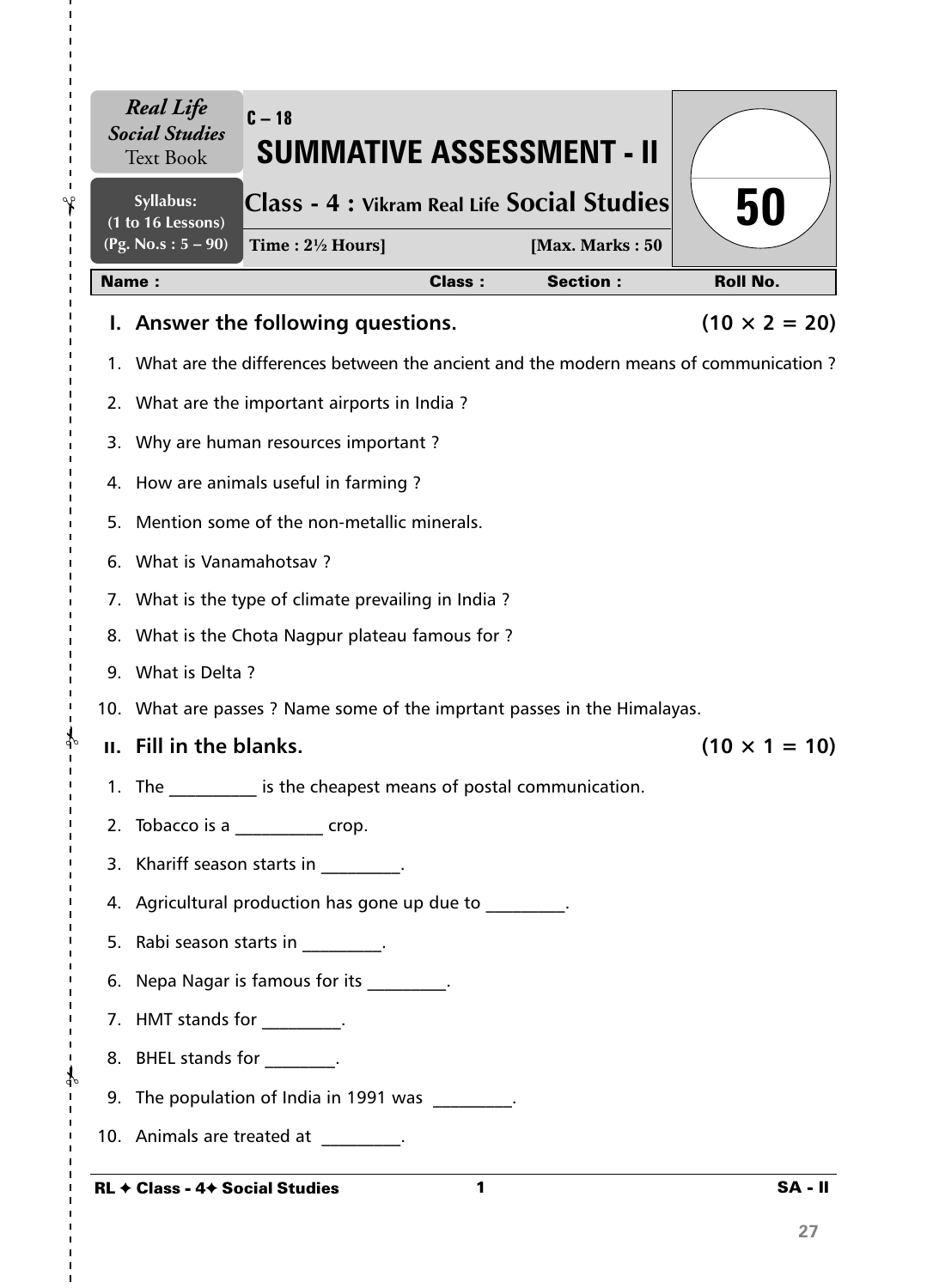|    | III. Answer the following questions in one or two words. |               |             | $(5 \times 1 = 5)$   |              |              |
|----|----------------------------------------------------------|---------------|-------------|----------------------|--------------|--------------|
|    | 1. What are the means of mass communication?             |               |             |                      |              |              |
| 2. | Explain BHEL.                                            |               |             |                      |              |              |
|    | 3. Write an example for commercial crops.                |               |             |                      |              |              |
|    | 4. Name any two multipurpose projects in our country.    |               |             |                      |              |              |
|    | 5. Which mineral is known as 'natural oil'?              |               |             |                      |              |              |
|    | IV. Write 'True' or 'False'.                             |               |             | $(10 \times 1 = 10)$ |              |              |
| 1. | There are four parallel ranges in the Himalayas.         |               |             |                      | L            | $\mathbf{I}$ |
| 2. | E-mail is a means of telecommunication.                  |               |             |                      | L            | 1            |
|    | 3. Goods trains carry goods to far - off places.         |               |             |                      | L            | 1            |
|    | 4. Chennai has an underground railway system.            |               |             |                      | L            | 1            |
|    | 5. It is the people who make a country great.            |               |             |                      | I            | 1            |
|    | 6. Indian sportsmen have not won any glory for India.    |               |             |                      | $\mathbf{r}$ | 1            |
|    | 7. We can live without water.                            |               |             |                      | T            | $\perp$      |
|    | 8. Dams are useful for the generation of electricity.    |               |             |                      | L            | $\perp$      |
|    | 9. The spring occurs in February.                        |               |             |                      | ſ            | 1            |
|    | 10. The desert soils are high in salinity.               |               |             |                      | ſ            | $\mathbf{I}$ |
|    | V. Match the following.                                  |               |             | $(5 \times 1 = 5)$   |              |              |
|    | A                                                        |               | В           |                      |              |              |
|    | 1. Camel<br>€                                            | $\lambda$     | a) Manure   |                      |              |              |
|    | 2. Mule<br>$\overline{(}$                                | $\mathcal{E}$ | b) Security |                      |              |              |

#### ★★★★★

3. Sheep ( ) c) Desert

4. Dog ( ) d) Wool

5. Animal wastes ( ) e) Mountains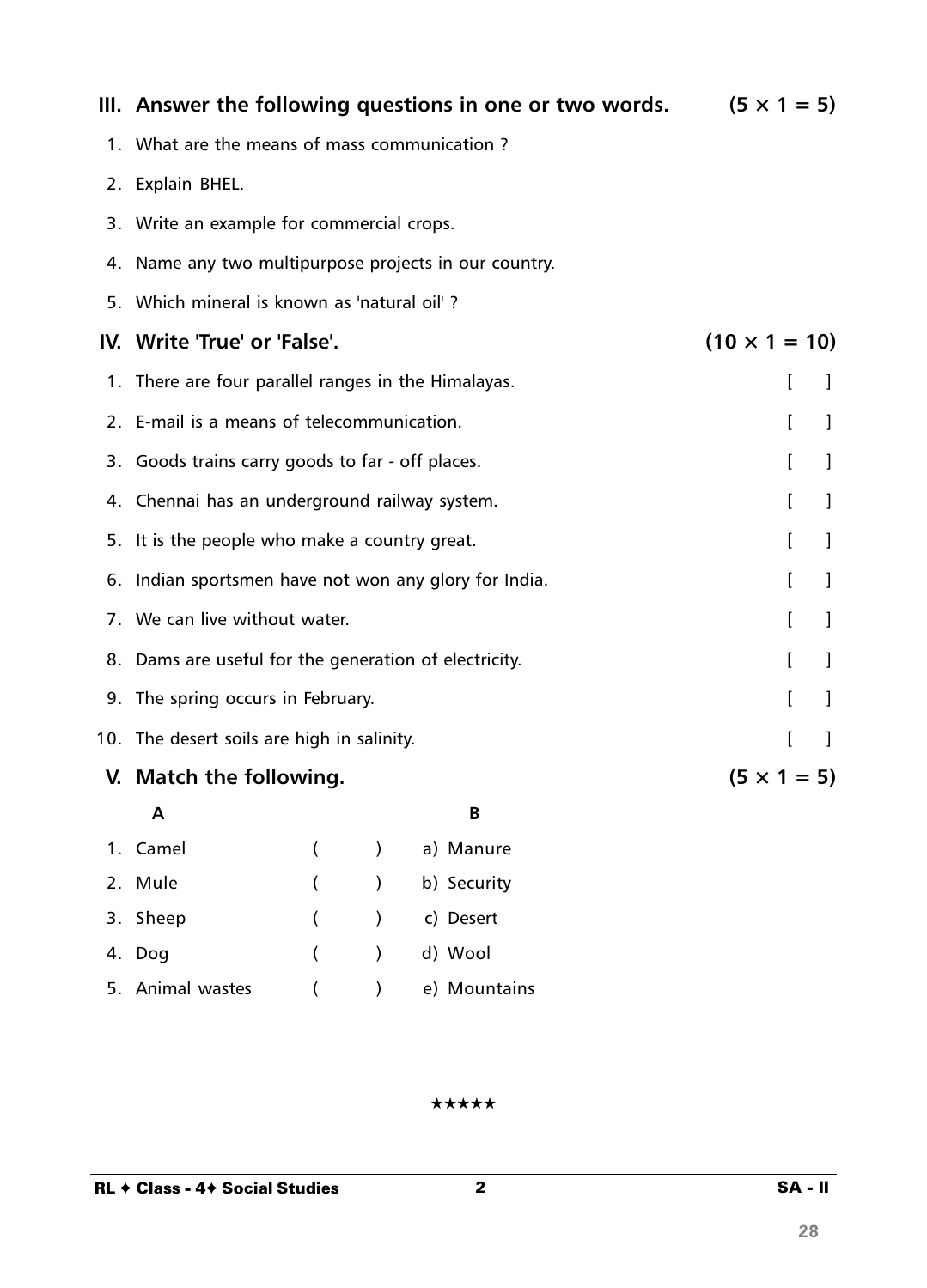|    | Syllabus:<br>(1 to 26 Lessons) | Class - 4 : Vikram Real Life Social Studies                                          |               |                 | 50                   |
|----|--------------------------------|--------------------------------------------------------------------------------------|---------------|-----------------|----------------------|
|    | $(Pg. No.s: 5 - 153)$          | Time: $2\frac{1}{2}$ Hours]                                                          |               | [Max. Marks: 50 |                      |
|    | <b>Name:</b>                   |                                                                                      | <b>Class:</b> | <b>Section:</b> | <b>Roll No.</b>      |
|    |                                | I. Answer the following questions.                                                   |               |                 | $(10 \times 2 = 20)$ |
|    |                                | 1. What are our national symbols?                                                    |               |                 |                      |
|    |                                | 2. Name the two houses of the state legislature.                                     |               |                 |                      |
|    |                                | 3. Who founded Sikhism ? What are his teachings ?                                    |               |                 |                      |
|    |                                | 4. Write a short note on Buddhism.                                                   |               |                 |                      |
|    |                                | 5. Why did Krishnadevaraya become great?<br>Mention the names of seasonal festivals. |               |                 |                      |
| 6. |                                | 7. Where are the islands of our country?                                             |               |                 |                      |
|    |                                | 8. What makes Kerala beautiful?                                                      |               |                 |                      |
|    |                                | 9. Mention the important tourist places in Rajasthan.                                |               |                 |                      |
|    |                                | 10. What is the importance of minerals?                                              |               |                 |                      |
|    | " Fill in the blanks.          |                                                                                      |               |                 | $(10 \times 1 = 10)$ |
|    |                                | 1. A is a broad, flat area of land.                                                  |               |                 |                      |
|    |                                | 2. In winter, days are _________.                                                    |               |                 |                      |
|    |                                | 3. Solution is the most important of all the minerals.                               |               |                 |                      |
|    |                                | 4. The ship of the Desert is [11] .                                                  |               |                 |                      |
|    |                                | 5. Nearly half of our people are ________.                                           |               |                 |                      |
|    |                                | 6. Tobacco is a _________ crop.                                                      |               |                 |                      |
|    | 7. HMT stands for _________.   |                                                                                      |               |                 |                      |
|    |                                | 8. A satellite moves in an 1997.                                                     |               |                 |                      |
|    |                                | 9. Similary 19. Suppose 1.5 known as the Heaven on the Earth.                        |               |                 |                      |
|    |                                | 10. Varanasi and prayag are the same centres.                                        |               |                 |                      |

**29**

 $\mathbf{I}$  $\blacksquare$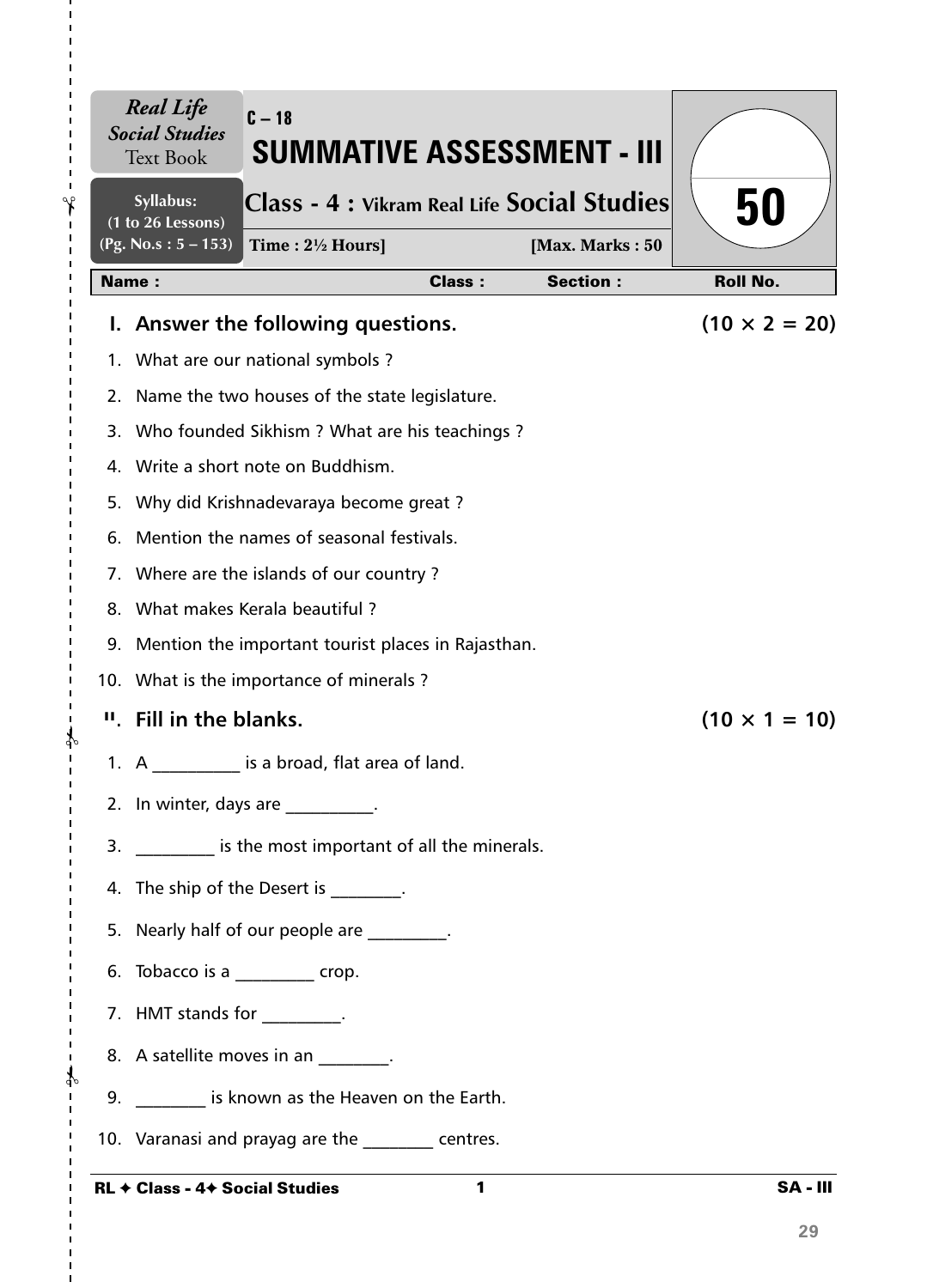|    | III. Answer the following questions in one or two words.    | $(5 \times 1 = 5)$   |               |   |                  |   |   |   |
|----|-------------------------------------------------------------|----------------------|---------------|---|------------------|---|---|---|
|    | 1. What are the two important dance forms of Punjab?        |                      |               |   |                  |   |   |   |
|    | 2. What is our National Anthem?                             |                      |               |   |                  |   |   |   |
|    | 3. What is the capital city of Andaman and Nicobar islands? |                      |               |   |                  |   |   |   |
|    | 4. Which oil is known as natural oil?                       |                      |               |   |                  |   |   |   |
|    | 5. What is Tamil Nadu famous for ?                          |                      |               |   |                  |   |   |   |
|    | IV. Write 'True' or 'False'.                                | $(10 \times 1 = 10)$ |               |   |                  |   |   |   |
| 1. | Jaipur is known as the Green City.                          | L                    |               | J |                  |   |   |   |
|    | 2. Money cannot be sent by post.                            |                      |               |   |                  |   | I | 1 |
| 3. | The Mahanadi flows through Karnataka.                       |                      |               |   |                  |   | I | 1 |
|    | 4. Chennai has an underground railway system.               |                      |               |   |                  |   | L | J |
|    | 5. Charaka was an astronomer.                               |                      |               |   |                  |   | I | 1 |
|    | 6. The population of our country has been increasing.       |                      |               |   |                  |   | I | 1 |
|    | 7. In each state, there is a Supreme Court.                 |                      |               |   |                  |   | I | J |
|    | 8. Dams are useful for the generation of electricity.       |                      |               |   |                  |   | I | 1 |
|    | 9. The National Flag is hoisted on August 15 only.          |                      |               |   |                  | I |   |   |
|    | 10. India has only one type of soil.                        |                      |               |   |                  |   |   |   |
|    | V. Match the following.                                     | $(5 \times 1 = 5)$   |               |   |                  |   |   |   |
|    | A                                                           |                      |               |   | B                |   |   |   |
| 1. | Tansen                                                      | $\left($             | $\mathcal{C}$ |   | a) Brahma Samaj  |   |   |   |
| 2. | Adi Grandh                                                  | $\left($             | $\mathcal{E}$ |   | b) Parsis        |   |   |   |
| 3. | Zend Avesta                                                 | $\overline{(}$       | $\mathcal{C}$ |   | c) Sikhs         |   |   |   |
|    | 4. Raja Ram Mohan Roy (                                     |                      | $\mathcal{E}$ |   | d) Amuktamalyada |   |   |   |
|    |                                                             |                      |               |   |                  |   |   |   |

5. Srikrishnadevaraya ( ) e) Musician